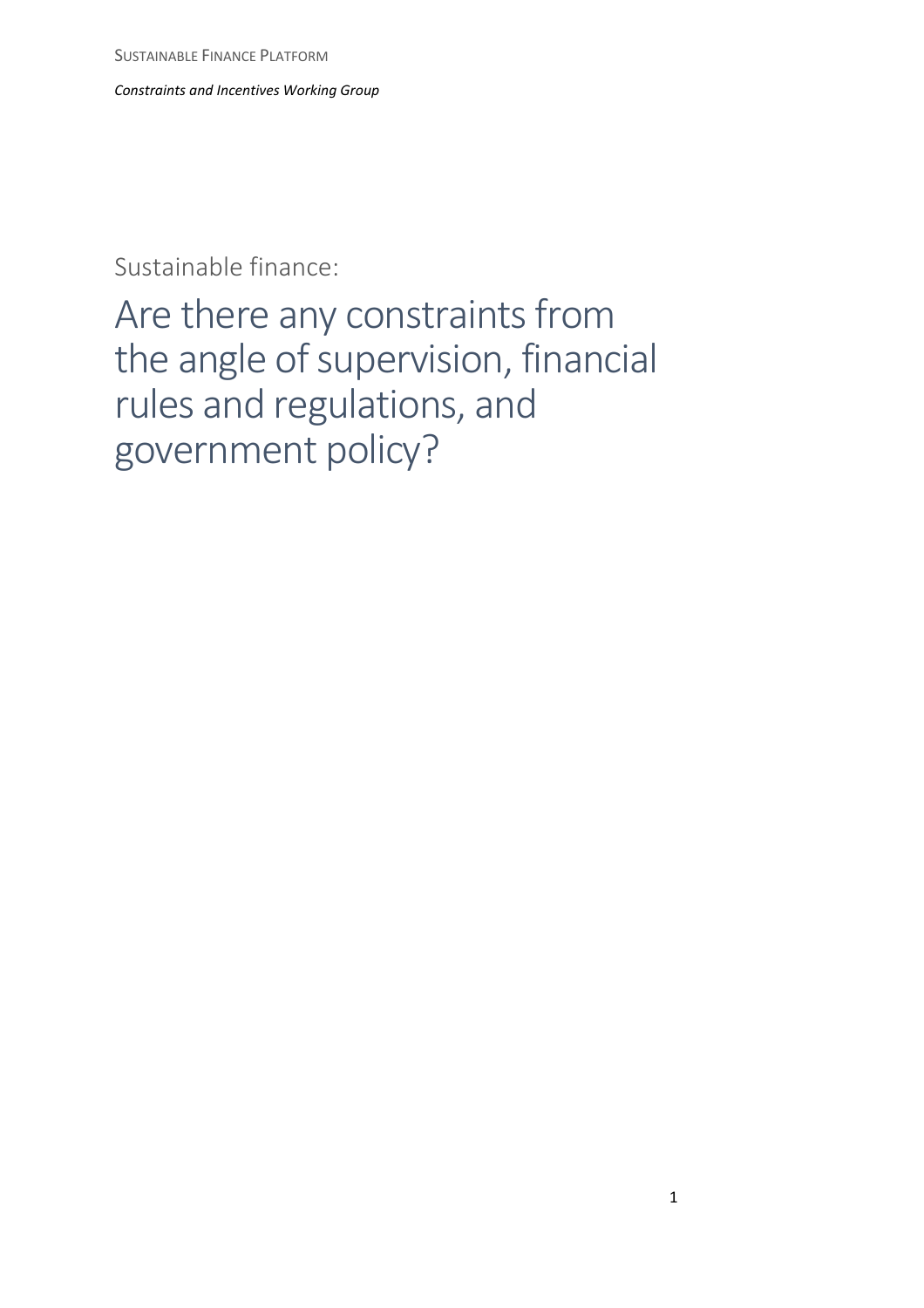*Constraints and Incentives Working Group*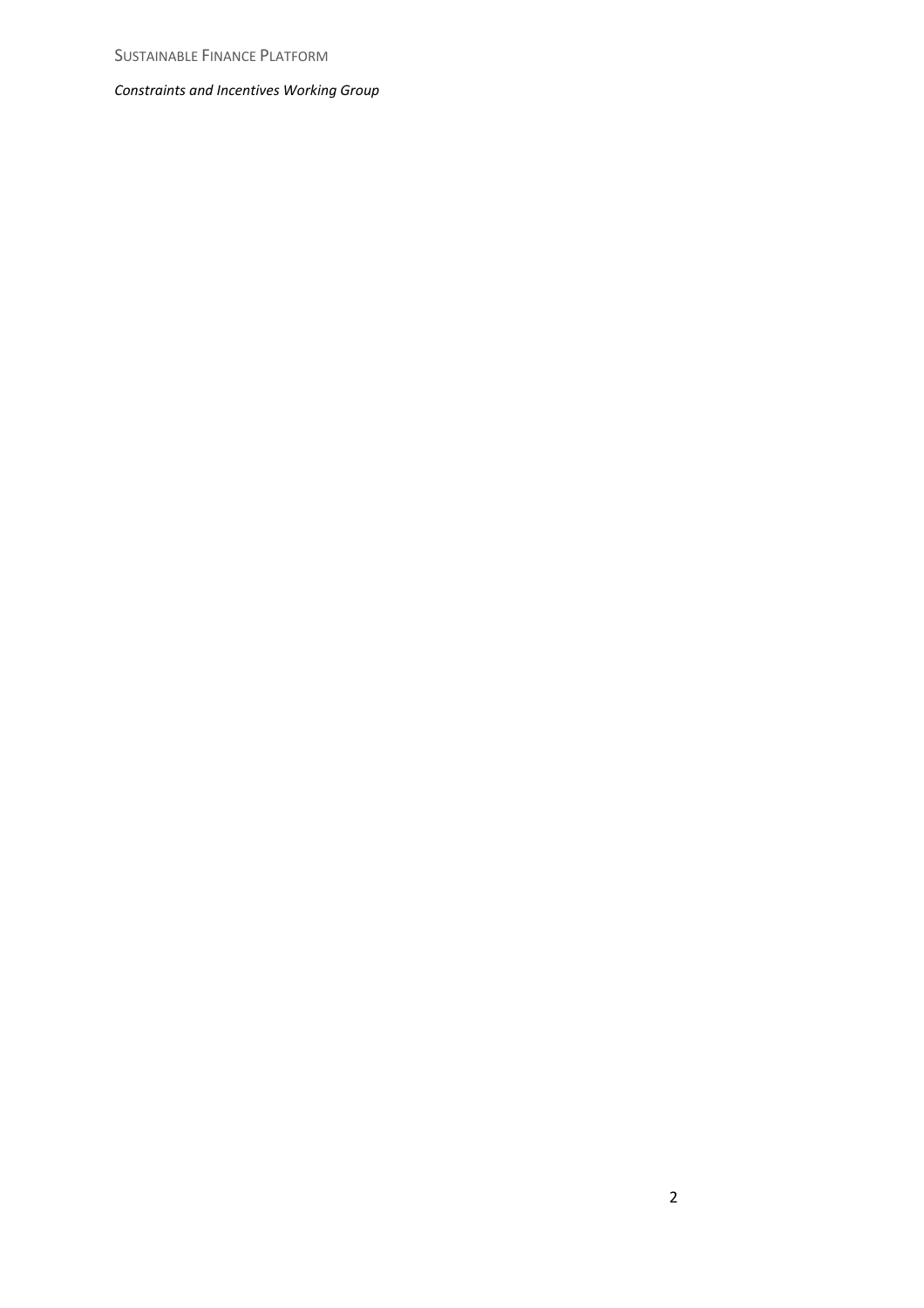This report is a publication of the working group Constraints and Incentives of the Sustainable Finance Platform<sup>1</sup>. The working group is chaired by DNB.

<sup>1</sup> The Sustainable Finance Platform is a cooperative venture of De Nederlandsche Bank (chair), the Dutch Banking Association, the Dutch Association of Insurers, the Federation of the Dutch Pension Funds, the Dutch Fund and Asset Management Association, the Netherlands Authority for the Financial Markets, the Ministry of Finance, the Ministry of Economics and Climate, and the Sustainable Finance Lab. The aim of this platform, set up by DNB in 2016, is to promote and encourage a dialogue on sustainable finance in the financial sector.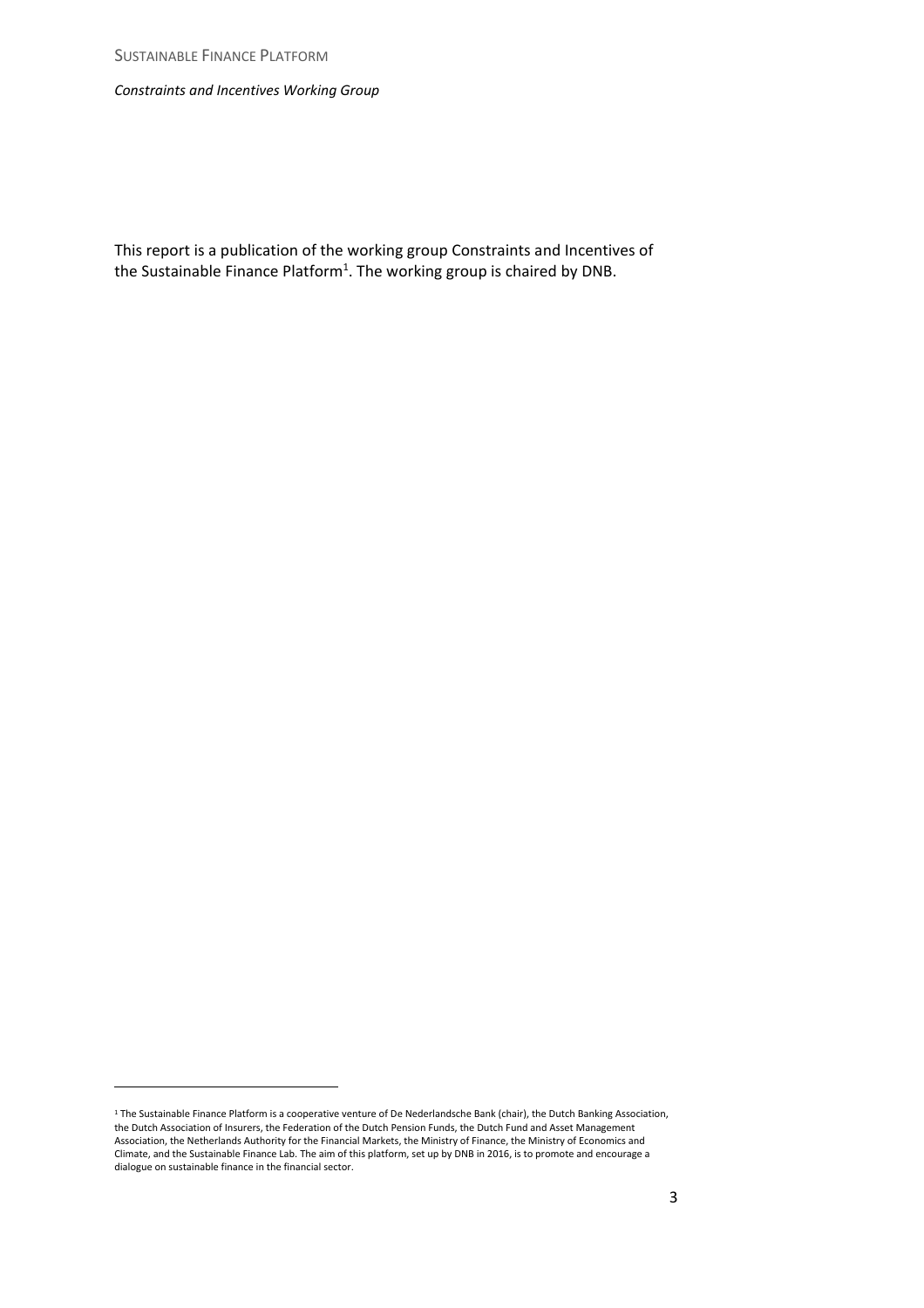*Constraints and Incentives Working Group*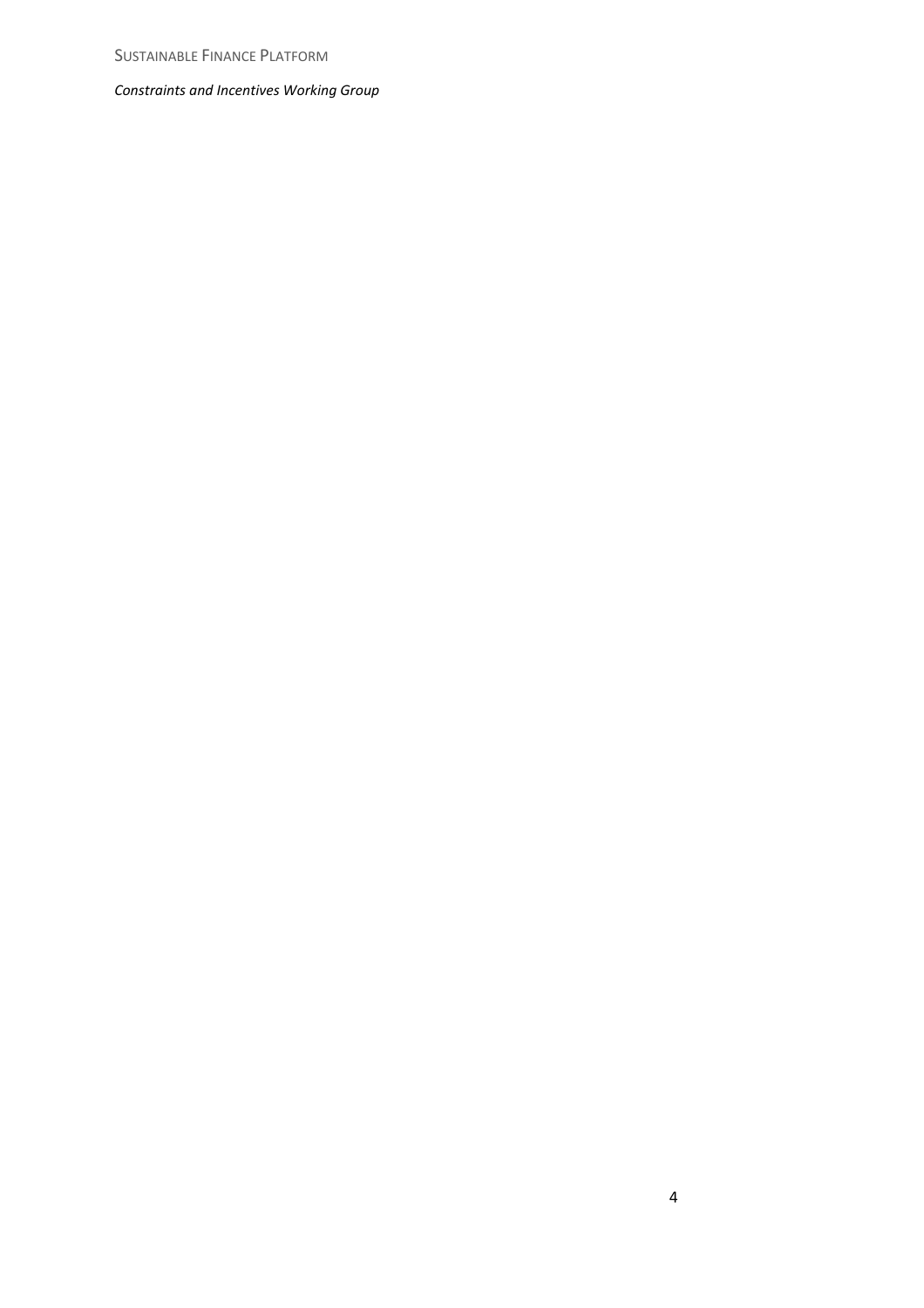# Table of Contents

| <b>Summary</b>                                             | $\overline{\mathbf{z}}$ |
|------------------------------------------------------------|-------------------------|
| Motivation and background                                  | 7                       |
| What is sustainable finance?                               | 7                       |
| Findings                                                   | 7                       |
| 1. Introduction                                            | 10                      |
| 2. The role of the financial sector in society             | 12                      |
| 3. What is sustainable finance?                            | 14                      |
| 4. Findings                                                | 18                      |
| Government policy as a driver of return                    | 18                      |
| A market and companies in development                      | 20                      |
| Aspects of supervision and financial rules and regulations | 22                      |
| Capital and liquidity requirements                         | 22                      |
| Risk management and market valuation                       | 24                      |
| Diversification, indices and 'in control' requirement      | 25                      |
| Inconsistent communications from DNB                       | 26                      |
| Loan origination                                           | 27                      |
| Fair competition                                           | 27                      |
| <b>5. Conclusions</b>                                      | 28                      |

**Annex 29**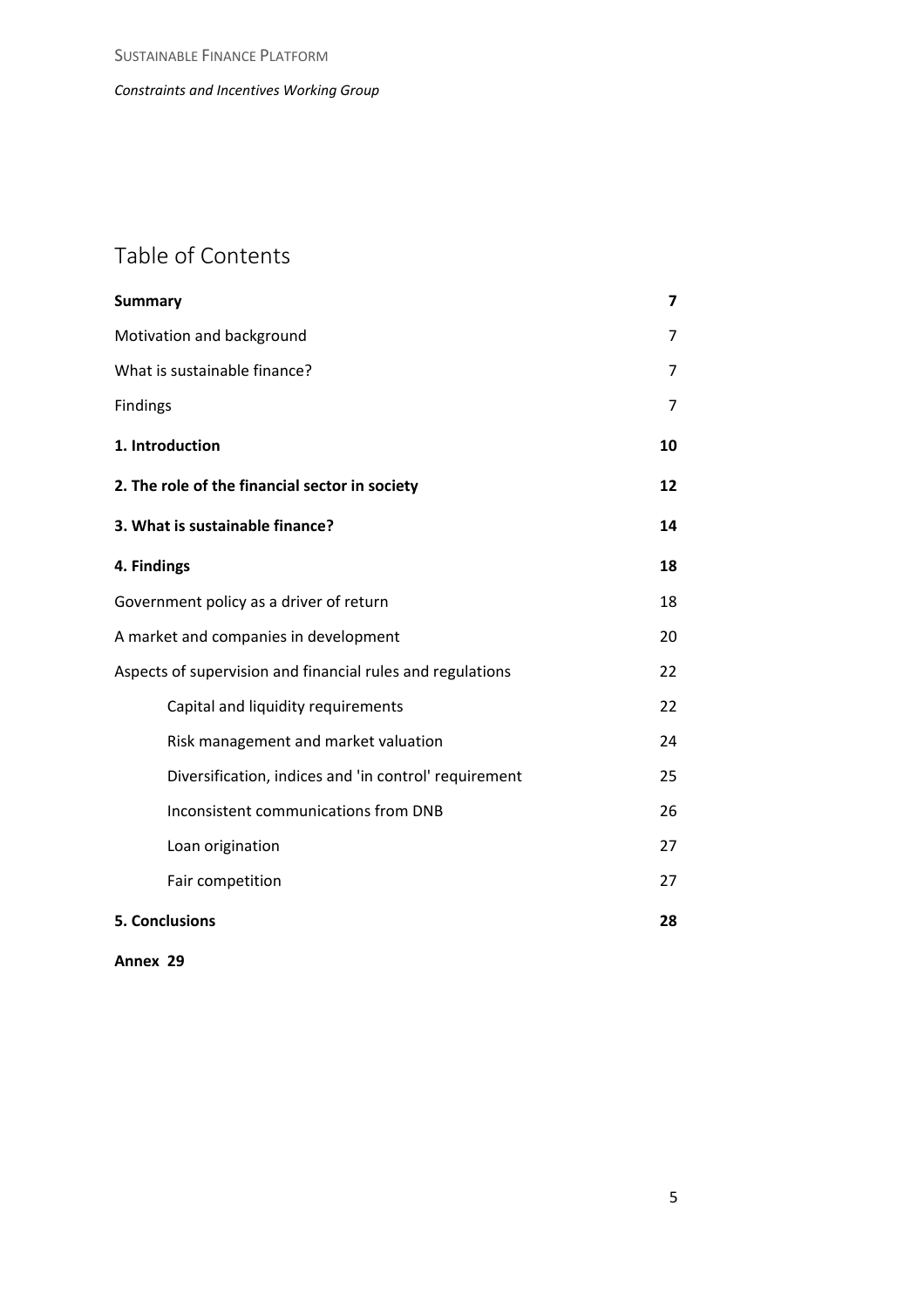*Constraints and Incentives Working Group*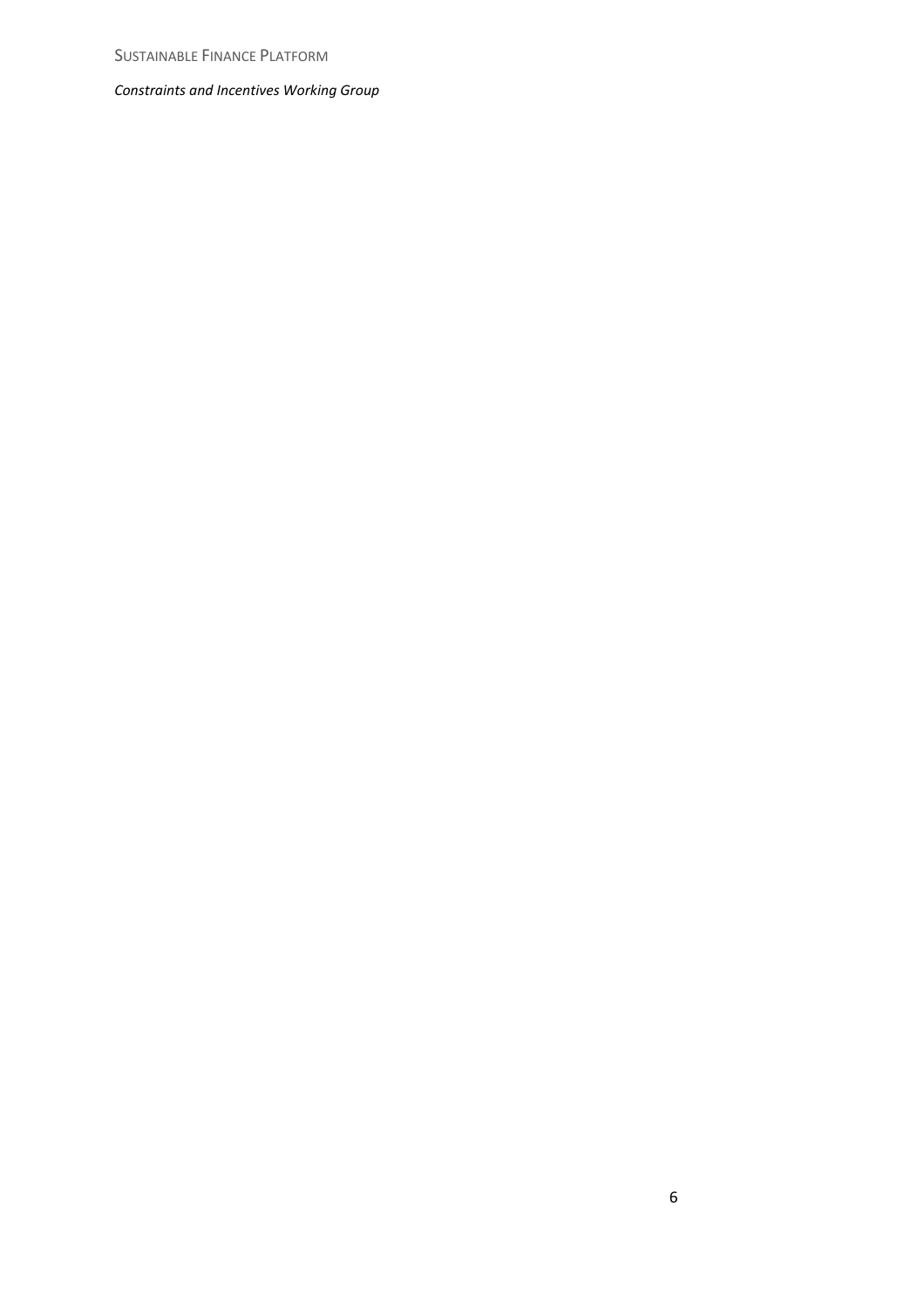# Summary

## Motivation and background

The number of global investments being made is insufficient to achieve the goals of the Paris climate agreement and the UN sustainable development goals. A working group of the Sustainable Finance Platform, chaired by De Nederlandsche Bank (DNB), has now identified and analysed to what extent general government policies, financial supervision or regulations are standing in the way of achieving these targets. The guiding principle for the working group is to identify both the real and the perceived constraints. This analysis focuses mainly on the energy transition and climate change as as this is the area where the most knowledge and experience was gained in the past years.

## What is sustainable finance?

Sustainable finance can be broadly defined as all funding that contributes towards promoting a sustainable economy. Roughly speaking, sustainable finance can be classified in three ways: the theme of sustainability to which the funding relates; the degree of sustainability of the project or company invested in, and the degree to which sustainability factors are included in investment decisions.

### Findings

The main reason why insufficient sustainable investments are being made is that investors often find the risk/return profile of these investments insufficiently attractive. In addition to this, the number of financially attractive sustainable investment opportunities is too low. There are two main factors that strongly influence sustainable investment returns.

1) *Government policies* play a key role in determining the relative attractiveness of sustainable investments, and consequently in the risk/return considerations made by financial institutions. Financial institutions consider the lack of consistent, long‐term and detailed sustainability policies developed by the Dutch and international governments to be among the main reasons why sustainable investments are not sufficiently attractive. Institutions are, however, perceiving increasingly clear‐cut government policies in the area of the energy transition, particularly in the Netherlands. Government policies on other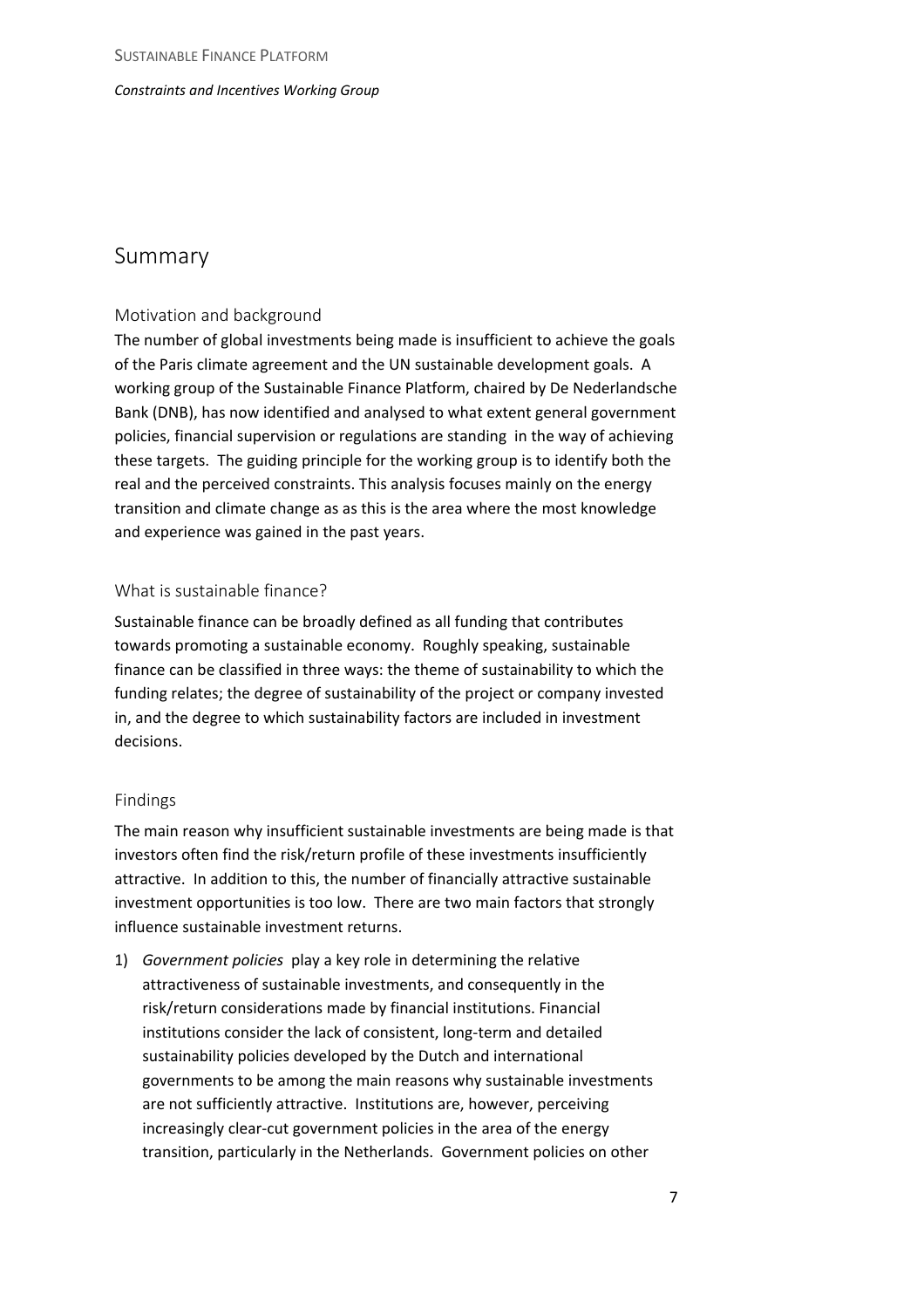sustainability themes like biodiversity, land use and the circular economy, however, leave a lot to be desired in the opinion of the institutions.

2) The *early stage of development* of a part of the sustainable finance market. In order to boost the sustainability of the economy, investments in innovative technologies and processes are required. These investments are characterised by high risks, the absence of a track record, and their small scale and limited liquidity. In addition, there is a qualitative mismatch between the demand for funding from the companies and projects on the one hand and the supply of capital by financial institutions on the other. There also is a lack of information on sustainability. Moreover, including such information in investment decisions is often accompanied by high costs. The work of the EU on disclosures and taxonomy, and the efforts of the FSB Taskforce on Climate‐related Financial Disclosures are therefore very welcome.

We should add that these findings are particularly relevant for small, new, innovative companies and projects: sustainable but high risk and often financed by means of private equity or project financing. For financial institutions, this concerns only a small part of their balance sheets, however. The problem of improving the sustainability of the economy is much wider and touches on virtually all parts of the economy, and therefore also on large parts of the balance sheets of financial institutions.

The relative attractiveness of sustainable finance and the two factors referred to above also include aspects from the perspective of supervision or financial regulations.

- The part of the sustainable finance market that is characterised by high risks and limited liquidity consequently also carries higher capital and liquidity requirements. DNB is not inclined to break the pattern of 'increased risk, more capital/liquidity' as this would mean that financial institutions will maintain insufficient buffers. Moreover, this concerns only a part of the balance sheets of financial institutions.
- It remains to be seen whether the risks of sustainable and non-sustainable finance are sufficiently clear at this moment in time. The business models of carbon‐intensive enterprises may for instance come under pressure when an energy transition takes place. Financial institutions and supervisors should include sustainability risks in their risk analyses more than they do now. This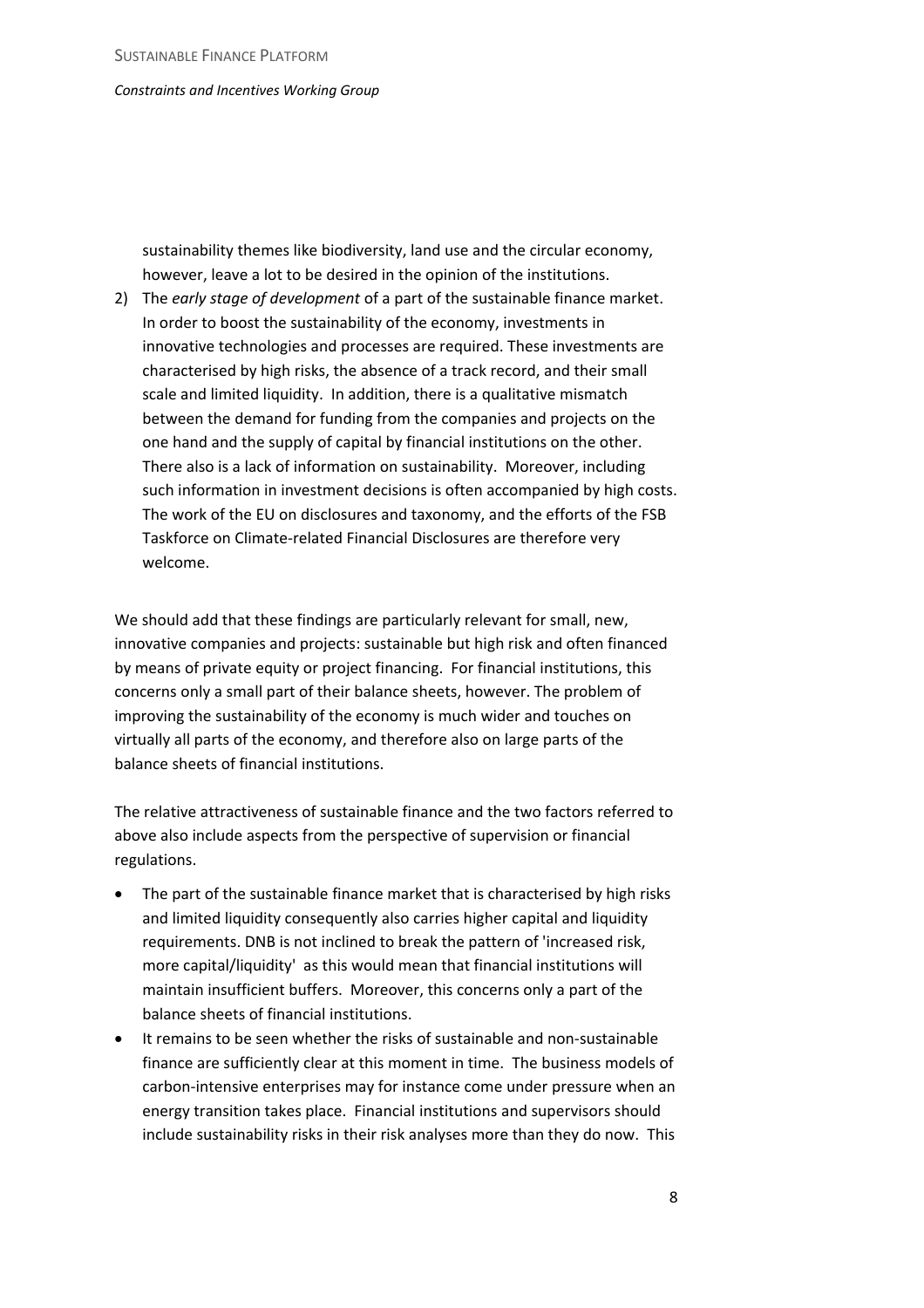requires better knowledge of the theme, both in the financial sector and at the supervisory authorities.

- Some institutions see market value as an obstacle, as the current market values would insufficiently reflect long-term developments like the energy transition. Others, including De Nederlandsche Bank (DNB), do not perceive market value to be a problem as in their opinion it does in fact reflect accurate values based on all the information available nowadays.
- Institutions have indicated that there are too few sustainable companies and projects to make above average investments and keep their portfolios diversified at the same time. Addressing the lack of investment opportunities is not a problem of financial regulations, which are stimulating diversification ‐ as diversification means sensible risk management ‐ but a matter of stimulating more sustainable companies and projects to invest in.

In addition to the importance of improving the supply of information and risk management, which may require a review of rules and regulations, there seem to be not other reasons for adjusting supervisory frameworks or financial regulations.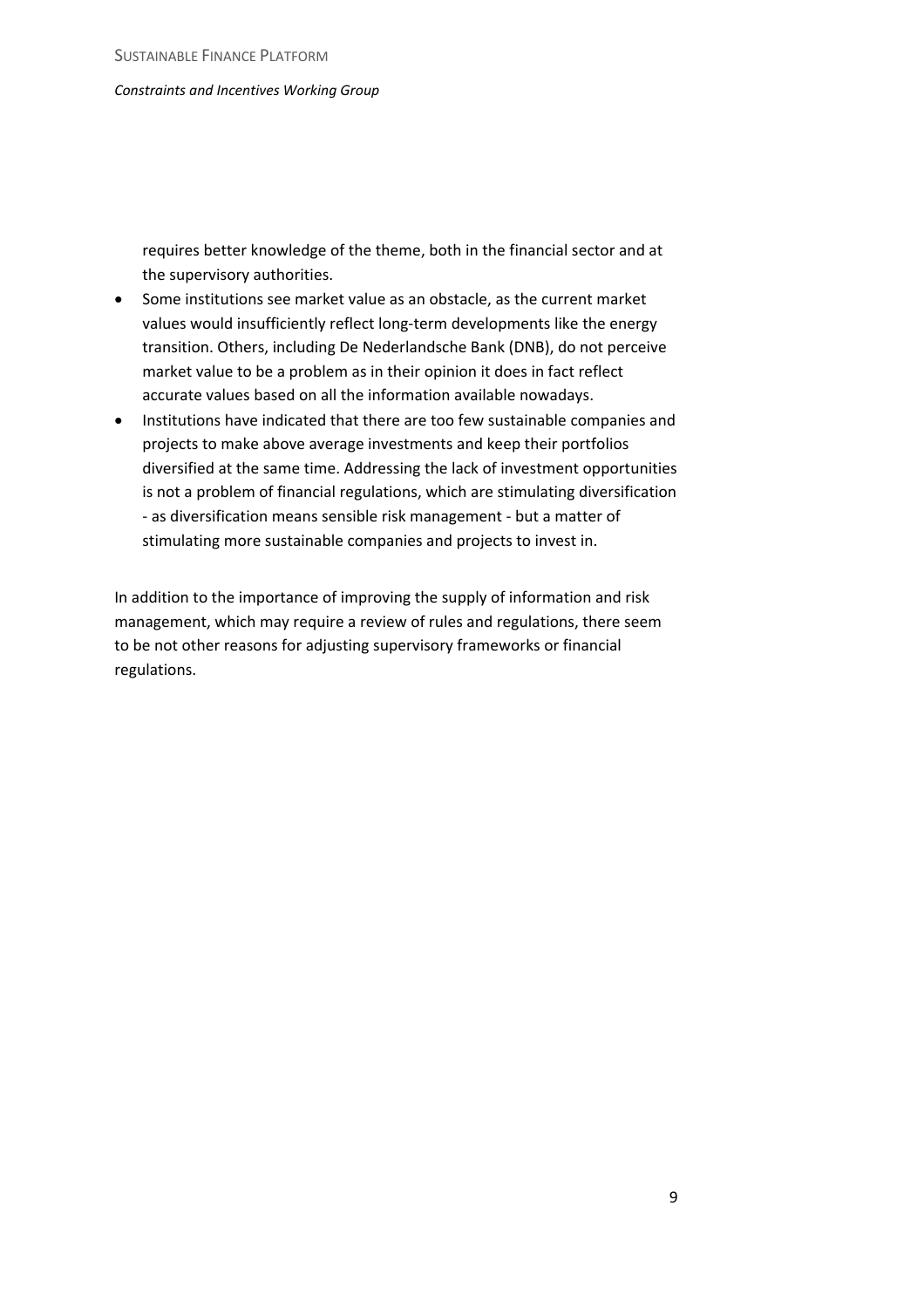# 1. Introduction

*The sustainable development goals of the United Nations and Paris Climate Agreement objectives have put sustainability firmly on the national and international agenda.* Both groups of goals require significant investments in which the financial sector plays an unmissable role. Article 2.1.c of the Paris Climate Agreement even explicitly states that in order for the agreement to be successful, the financial capital flows must be tuned to the path towards creating a climate neutral economy. To date, not enough of these investments are being made, however. According to the European Commission, the annual investment gap in Europe related to achieving the EU's 2030 energy and climate goals totals EUR 180 billion. For the Netherlands, the McKinsey consultancy group estimates the additional investments required between 2020 and 2040 to amount to EUR  $10$  billion. $<sup>2</sup>$ </sup>

Sustainability is high on the agenda at DNB.<sup>3</sup> DNB seeks to safeguard financial stability and thus contribute to long-term sustainable prosperity. Prosperity that leads to ecological damage, puts social relationships in a country under pressure, or is built on financial bubbles is unsustainable in the long run. Sustainable prosperity benefits from a sustainable financial sector: a sector in which all stakeholders have embedded sustainable development into their policies, and are transparent about their sustainability efforts. A balanced consideration of interests is key in many activities undertaken by financial institutions.<sup>4</sup>

*In view of the importance that DNB attaches to the sustainability theme and the sizeable national investment requirements, the Dutch central bank and supervisor took the initiative to establish a national Sustainable Finance Platform.* This cooperative venture brings together the Dutch financial sector, the government and the supervisory authorities to find ways of preventing or overcoming constraints for sustainable funding and to boost sustainability by working together.

*As part of the Platform, a working group was formed with the objective of investigating possible constraints or incentives on the part of supervision or financial rules and regulations.* DNB established and chairs the working group. Its establishment was prompted by information that DNB received from institutions that sometimes feel that supervision or specific financial regulations

<sup>&</sup>lt;sup>2</sup> Accelerating the energy transition: cost or opportunity? (McKinsey, 2017).

<sup>3</sup> DNB Annual Report 2016, DNB Supervisory Strategy 2018‐2022.

<sup>4</sup> DNB encourages the financial sector to embrace sustainability. (Pensioen Doc, 2016).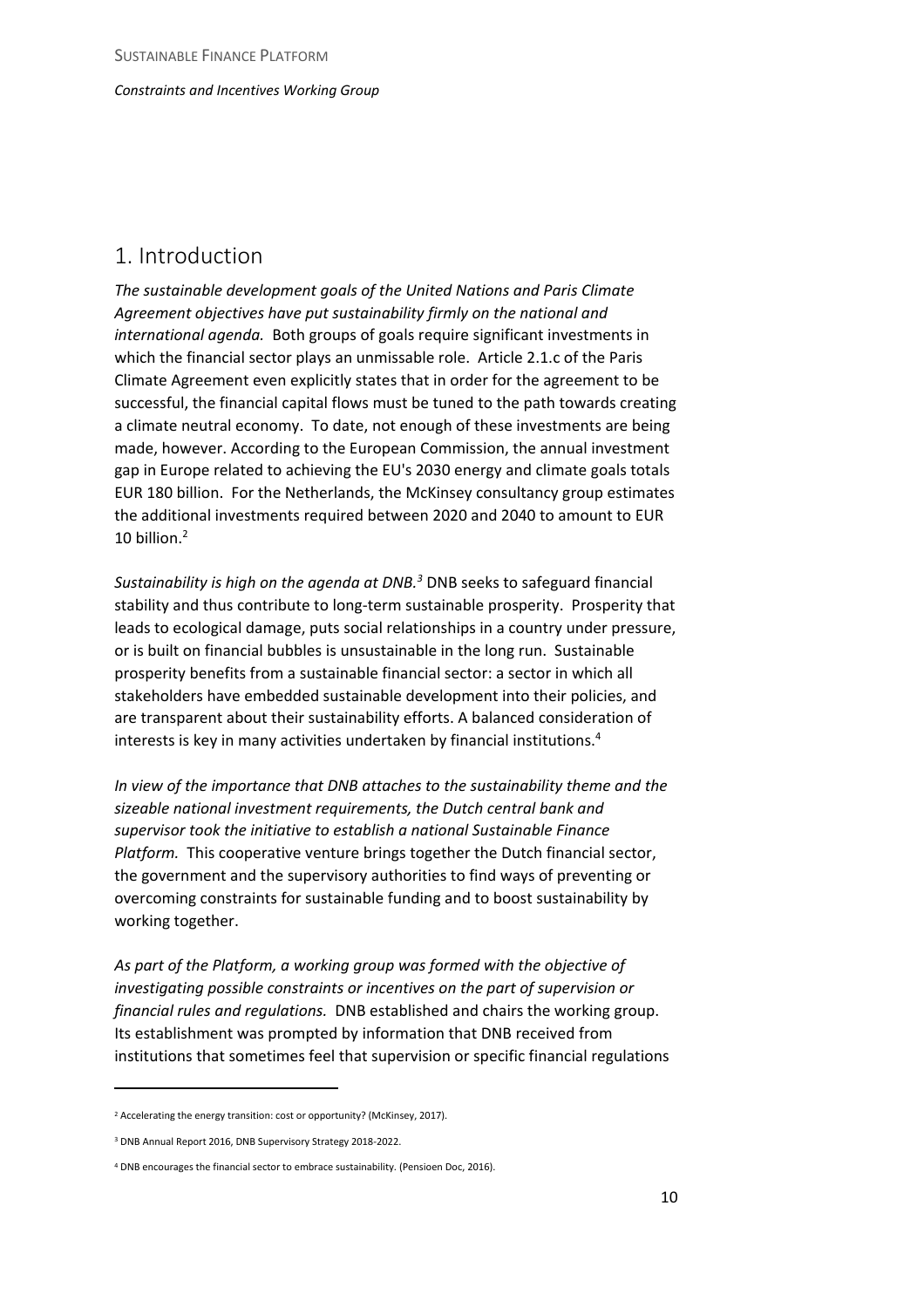hamper them in implementing their financial sustainability policies. This working group is intended to create a dialogue with the sector on this subject. Our guiding principle is to identify both real and perceived constraints and to resolve these constraints where possible.

*In the autumn of 2016, the working group, whose members represent the financial sector and the government,5 started with an inventory among its members.* The results were then discussed in a broader workshop, with input from representatives of the OECD, the Sustainable Finance Lab, the Association of Investors for Sustainable Development (VBDO), and the UN Principles for Responsible Investment. This culminated in an interim report for which a public consultation round was held in the summer of 2017. Responses from 10 parties were received.<sup>6</sup> The Annex to this report includes an anonymised and at some points summarised overview of the response to the consultation and an overview of the original constraints identified by the members of the working group.

*The draft final report below explores the main real and perceived constraints experienced by financial institutions.* The report reflects the interviews held and the inventory made. It aims to provide a summary of the main real and perceived constraints. The analysis focuses mainly on energy transition and climate change as these two areas have commanded the most attention from the sector and research has emphasised these two areas.

*The report is structured as follows.* Firstly, we will briefly explain the role of the financial sector in society, emphasising the risk/return principle. Secondly, we will briefly highlight the different definitions of sustainable finance. When discussing the real and perceived constraints, we will occasionally refer to the risk/return considerations and to the difficulty of defining sustainability. We will then discuss the two main factors at the root of faltering sustainable investments, being government policies and the fact that the sustainable finance market is still in full development. And last but not least, the main issues from the perspective of supervision and financial regulations will be discussed.

<sup>&</sup>lt;sup>5</sup> See the Annex for the names of the members of the working group.

<sup>6</sup> Responses were received from: The Dutch Association of Insurers, Triodos Bank, VBDO, Volksbank, Kempen Asset Management, Aegon Asset Management, Sustainable Finance Lab, Eumedion, Dufas, the Dutch Ministry of Finance, and the Federation of the Dutch Pension Funds.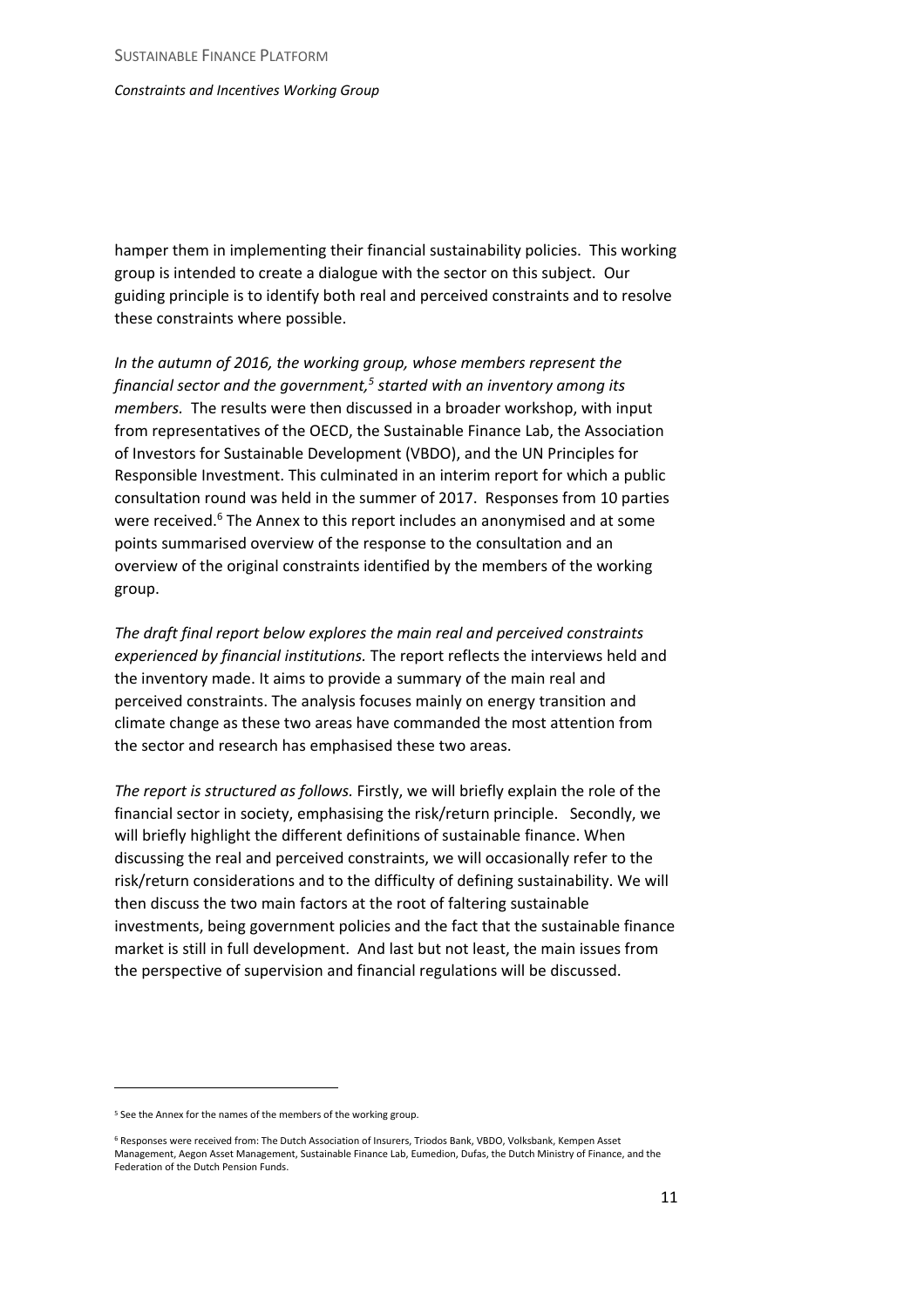# 2. The role of the financial sector in society

*The financial sector is often described as the lubricant for the economy.* The financial sector enables the economy to function. Financial institutions for instance provide a part of the infrastructure necessary for efficient operation of the payment system. In addition, the financial sector enables the corporate sector to make investments in order to offer more or better products and services.

*Mobilising and allocating financial resources is one of the main functions of the*  financial sector.<sup>7</sup> Financial institutions promise their customers or members whose financial assets they collect a specific return, but the institutions themselves determine how they invest the entrusted funds. The institutions are responsible for ensuring that their investments yield the promised return, thereby taking on the risk that their investments yield less than the envisaged return.

*In every investment they make, financial institutions weigh up risk and return: how much risk does this investment entail and what is my reward?* If investments classify as high risk, investors often want higher rewards in return. These risk and return considerations play an important role in the financial sector, and are also at play in the interpretation and elaboration of the identified constraints discussed below.

*Institutions base their investment decisions on the existing legal frameworks, e.g. minimum required financial buffers and the risks that their stakeholders are prepared to accept.* As a buffer for expected and unexpected losses, financial institutions are required to hold own funds (capital requirements). Maintaining a buffer of own funds enables financial institutions to continue living up to their obligations to their customers or members if their investments lead to losses. In addition to maintaining the required buffers, it is also important for financial institutions to factor in the interests and preferences of their customers, members and shareholders. Some bank customers and some pension fund members want their money to be invested responsibly. This 'impact' element then plays a role in investment decisions. As the prudential supervisor in the Netherlands, DNB ensures that institutions maintain sufficient buffers, that their investment decisions are based on a balanced consideration of interests, and that they manage their risk exposure adequately. This does not mean that DNB

<sup>7</sup> These sections are partly based on the report entitled 'Finance and Society: Restoring the Balance' published by The Netherlands Scientific Council for Government Policy.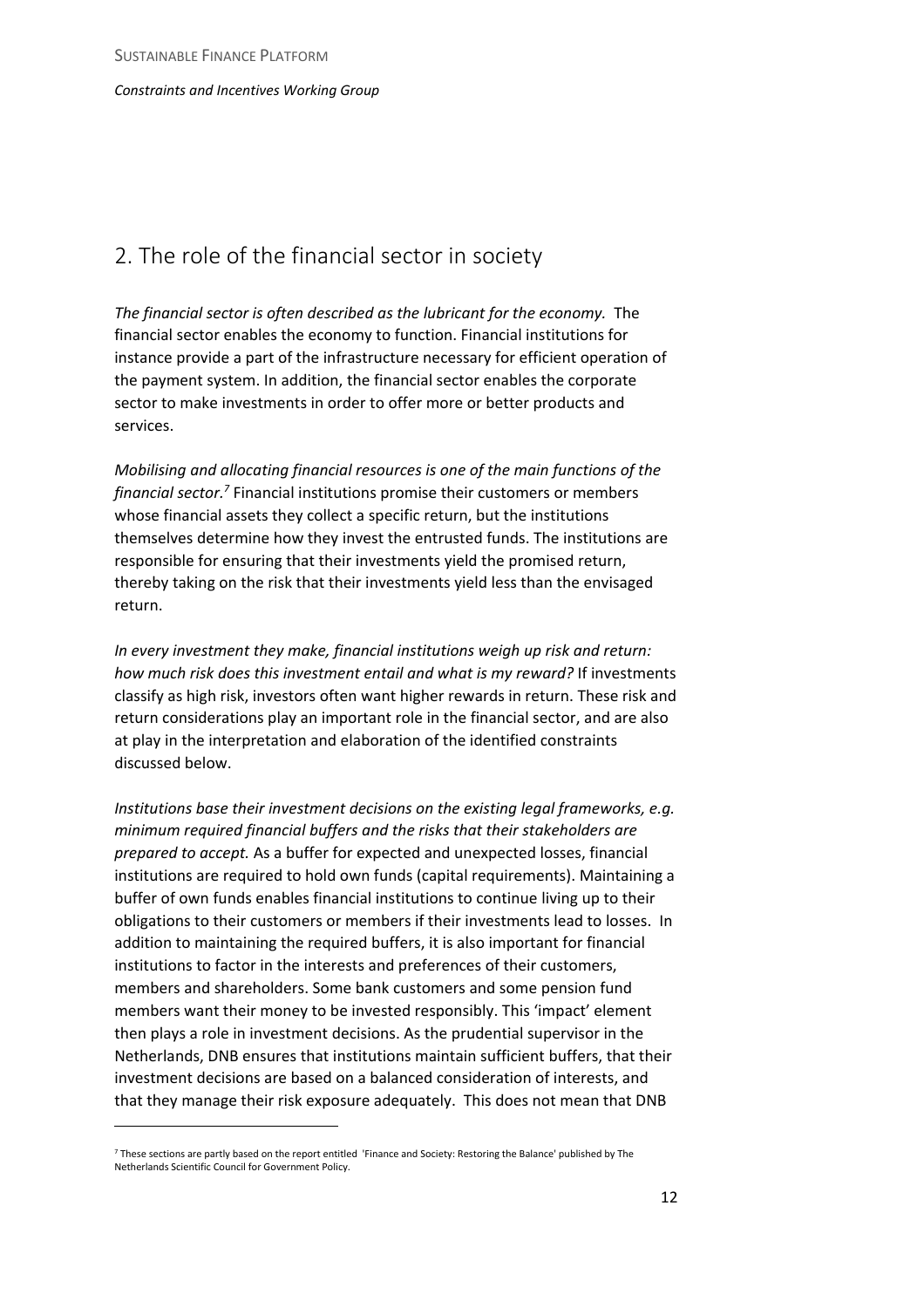## *Constraints and Incentives Working Group*

wants to take the driver's seat: investment decisions are and will remain the institutions' responsibility.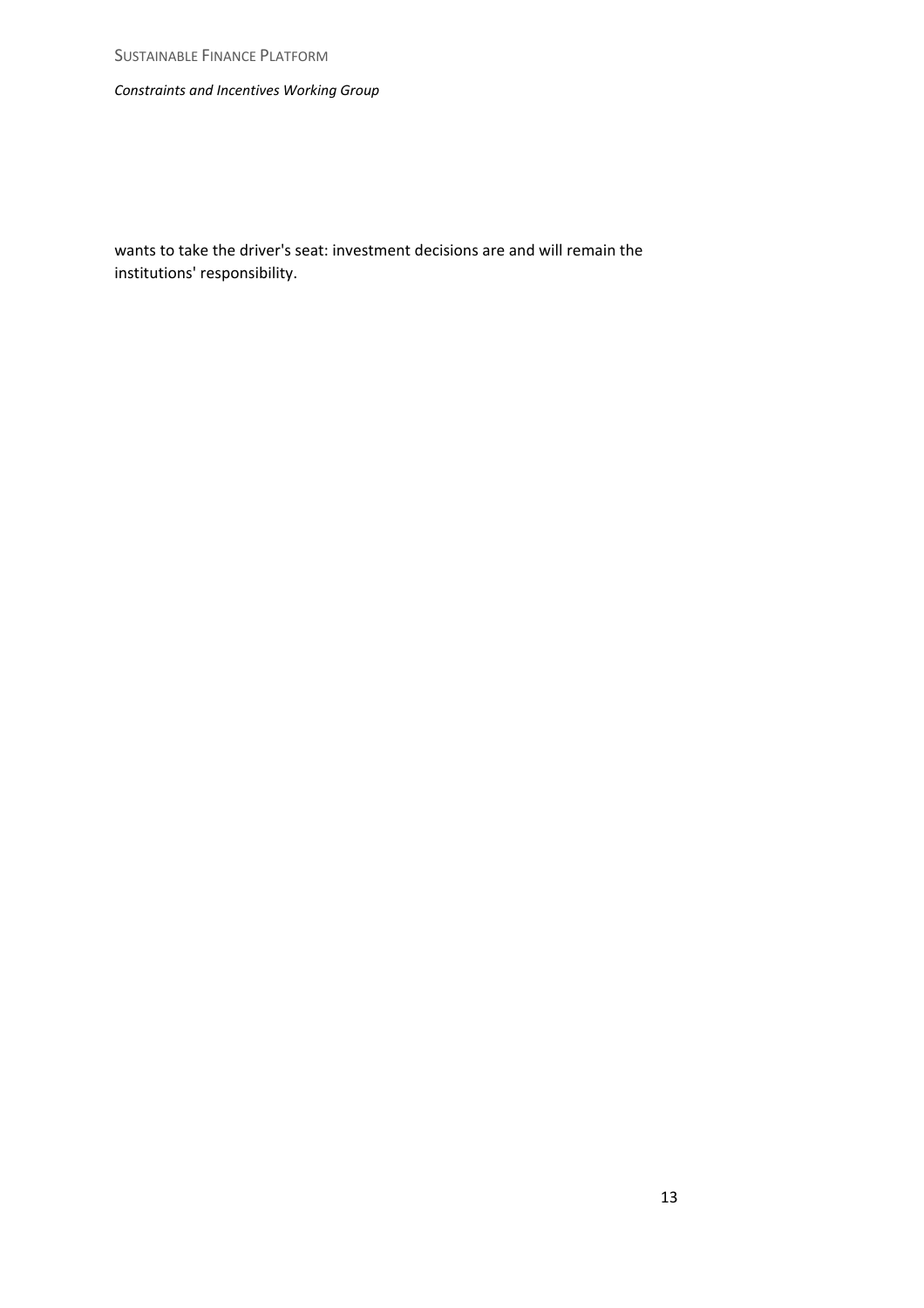# 3. What is sustainable finance?

*Sustainable finance can be broadly defined as all funding that contributes towards promoting a sustainable economy,* specifically the climate goals of the Paris Agreement and the United Nations' sustainable development goals. The European Commission's Sustainable Finance Action Plan defines sustainable finance as the process where environmental and social factors are included in investment decisions.<sup>8</sup> Although these two definitions provide a conceptual picture and are thus enlightening, they are still difficult to use in practice, as there is no standardisation of which forms of financing are covered or not covered by these definitions. It is up to the financial institutions themselves to determine which form of financing they consider to be sustainable, which causes (or may cause) wide variations. This lack of unambiguous and usable definitions and standards is a constraint in itself, to which we will return later in the report.

*Roughly three different ways of further classifying sustainable finance can be used.* An understanding of these different components of sustainable finance helps in understanding the identified constraints. First, you can pinpoint the sustainability theme that the funding relates to (Figure 1). Is it the environmental, social, or governance theme? The environment can for instance be broken down into climate or otherwise environmentally related.

<sup>8</sup> Action Plan: Financing Sustainable Growth (European Commission, 2018).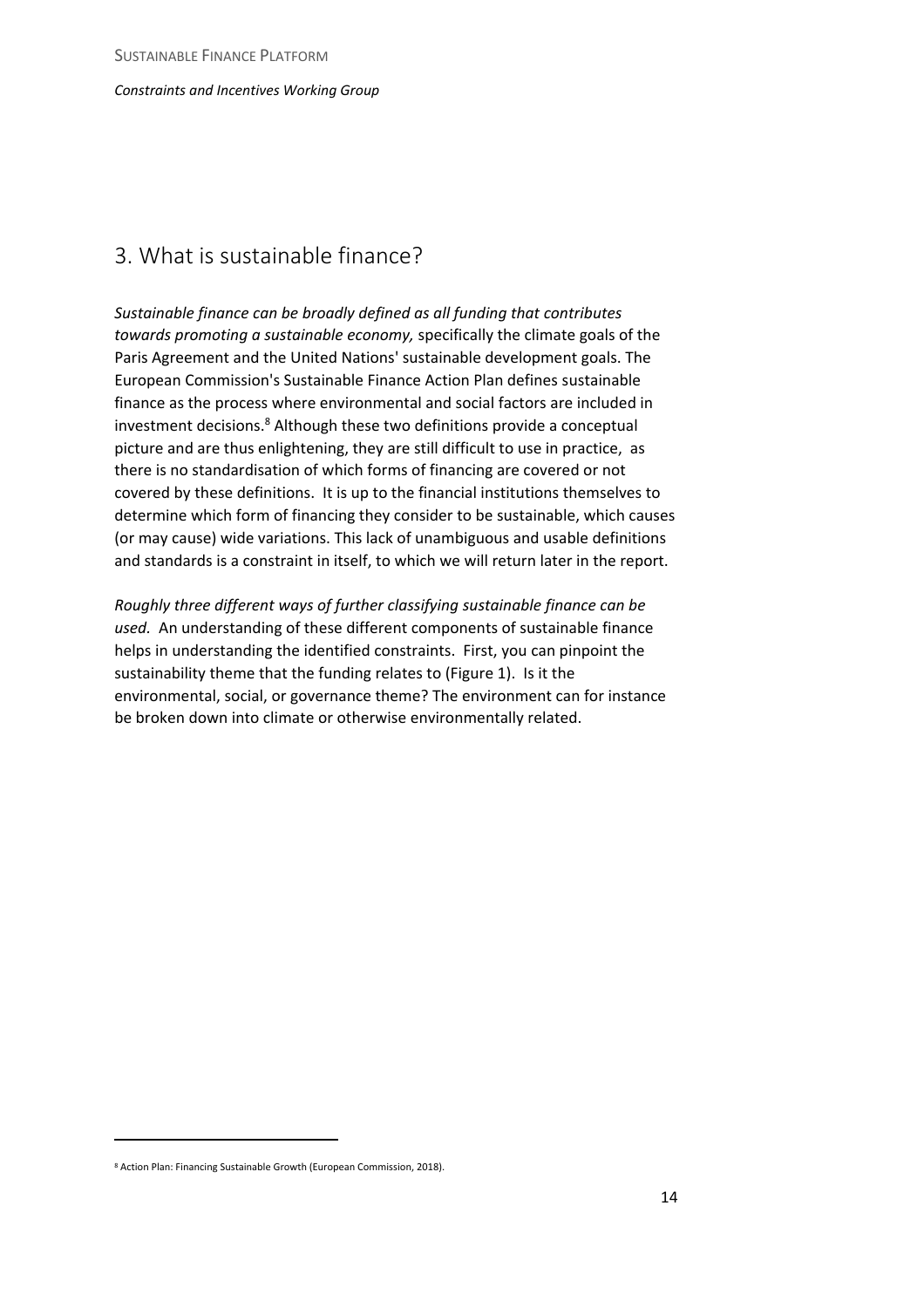|                                                                                                      | <b>Sustainable</b><br>development |                 |            |
|------------------------------------------------------------------------------------------------------|-----------------------------------|-----------------|------------|
| <b>Environmental</b>                                                                                 | <b>Social</b>                     | <b>Economic</b> | Governance |
| <b>Climate change</b><br><b>Climate change</b><br>Other<br>environmental<br>adaptation<br>mitigation |                                   |                 |            |
| "Low-carbon"                                                                                         |                                   |                 |            |
| Climate                                                                                              |                                   |                 |            |
| Green                                                                                                |                                   |                 |            |
| Socioenvironmental                                                                                   |                                   |                 |            |
| "Sustainable"                                                                                        |                                   |                 |            |

### FIGURE 1: DIFFERENT SUSTAINABILITY THEMES

### Source: UNEP, HLEG SF

*A second criterion that can be used is the degree of sustainability of the project or company invested in.* This may differ according to the sustainability theme. Based on the energy transition (mitigation of climate change) for instance, some companies may be viewed as carbon‐intensive or 'brown', e.g. an energy plant that only generates energy based on coal, while other companies may be earmarked as sustainable or 'green', e.g. a solar energy producer. These are two ends of a broad spectrum of sustainability, however. There are different shades of green and brown. Take car manufacturers for instance. Some of them produce fossil‐fuel driven cars only (company 1 in Figure 2), which emit carbon, making these manufacturers non‐sustainable or 'brown' companies at heart. Some of these car manufacturers, however, have tangible plans to start producing fewer fossil‐fuel driven cars and more electric cars (company 2 in Figure 2), making them 'greener' than their competitors without such plans. They are still less 'green' than manufacturers of electric cars only, however (Company 3 in Figure 2). In short, in addition to determining into which theme of sustainability investments can be classified, they also differ according to the degree of sustainability (from dark brown to dark green) of the project or company that is being financed. Constraints that apply to one shade of green or brown, may not apply to other shades of these colours.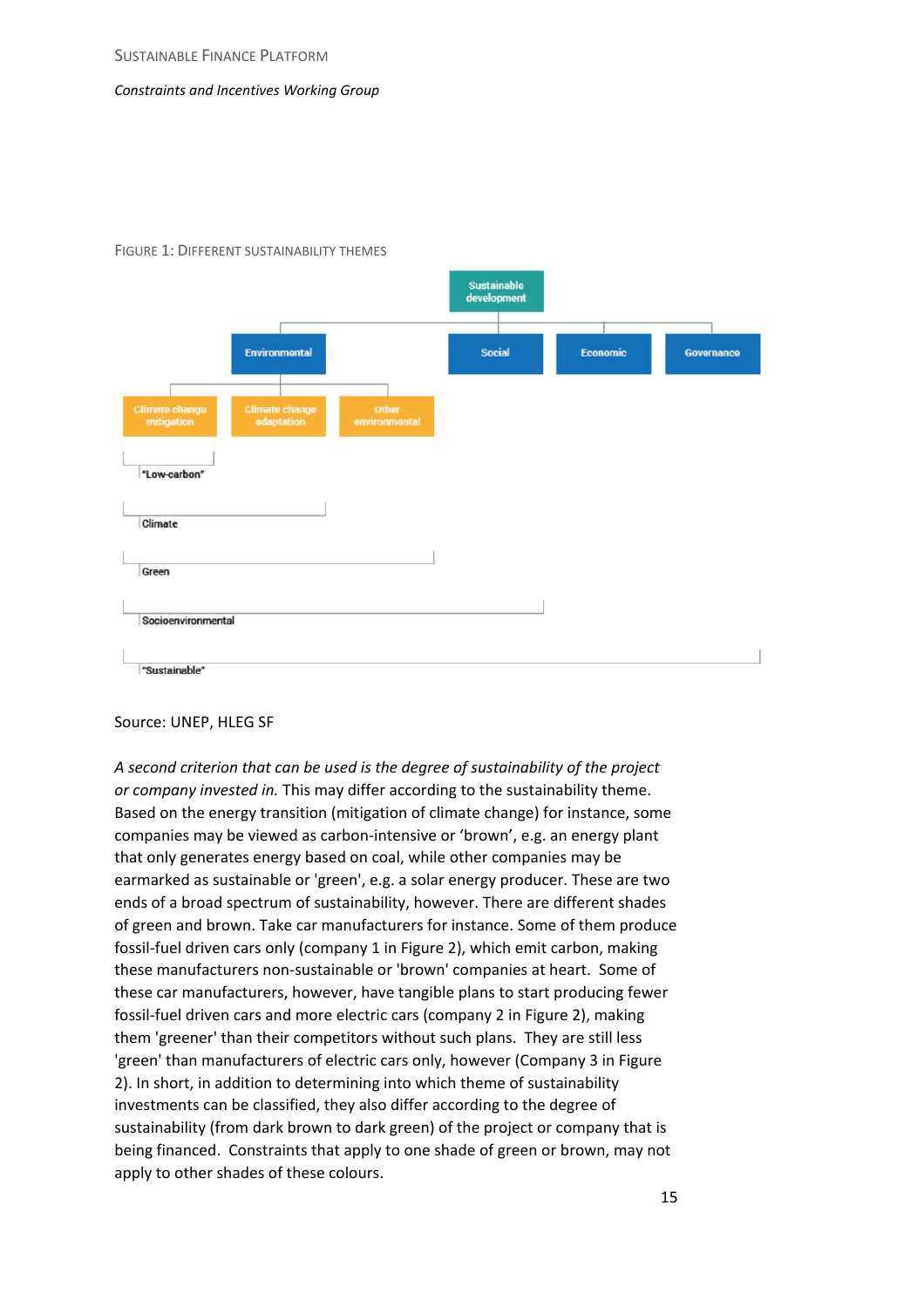The whole thing becomes even more complicated if an institution's sustainable financing activities involve more than one theme. The electric cars manufacturer may after all be earmarked as a green or sustainable company from the perspective of energy transition, but if the same company does not manage the precious minerals required for the production of such cars responsibly, it will score low on sustainability in the 'Other than environmentally related' category.

FIGURE 2: SUSTAINABLE FINANCE: ENERGY TRANSITION THEME: FROM BROWN TO GREEN TO DARK GREEN.



Source: DNB

*And last but not least, investments can be differentiated according to the extent to which sustainability factors are included in investment decisions made by financial institutions.* Here, too, there is a spectrum. Some banks and investors for instance only apply an exclusion policy with respect to arms producers or coal plants, based on social or climate considerations. Other banks and investors apply sustainability scores based on sustainability information that they purchase or retrieve from the companies concerned, and exclude all companies that do not comply with a minimum sustainability score. Other banks and investors again manage their investments and loans according to these sustainability indicators, whereby they make targeted extra investments in sustainable companies, relative to non‐sustainable companies.

DNB's research report 'Sustainable Investment in the Dutch pensions sector', differentiates between four different forms of sustainable investment: limited; active; intensive, and integrated. Figure 3 below depicts this in more detail.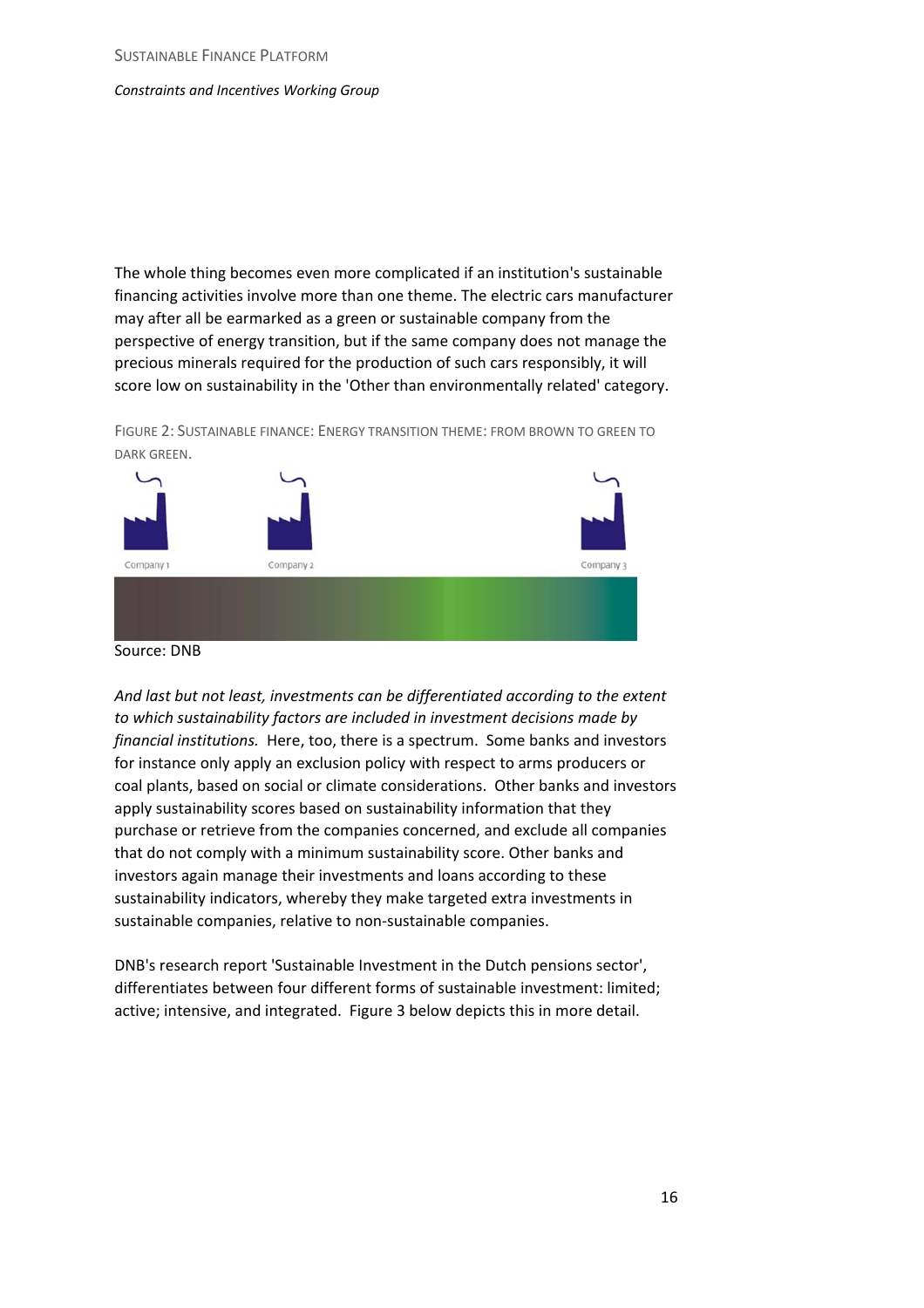### FIGURE 3: FORMS OF SUSTAINABLE INVESTMENT

| <b>Five categories of sustainable</b><br>investment, broken down<br>according to intensity                                                                                                               | <b>Types of sustainable investment</b><br>under this category                                                                                                                     |
|----------------------------------------------------------------------------------------------------------------------------------------------------------------------------------------------------------|-----------------------------------------------------------------------------------------------------------------------------------------------------------------------------------|
| Funds included in the report which<br>have no or no clear data about their<br>sustainability policy.                                                                                                     | Not known, no explanation in the<br>annual report                                                                                                                                 |
| Funds that have a limited<br>sustainability policy.                                                                                                                                                      | No established CSR policy<br>No consistent application of principles<br>Limited exclusion policy                                                                                  |
| Funds that have an active sustainability<br>policy and integrate ESG factors in<br>investment policy. Policy is implemented<br>partly through passive management.                                        | More or less established CSR policy<br>Application of principles<br><b>Exclusion policy</b><br>Engagement<br>w<br>Voting (shareholder meetings)<br><b>Best-in-class selection</b> |
| Funds that have a more intensive<br>sustainability policy, in which the<br>implementation also involves active<br>management and in certain cases<br>ongoing consideration of sustainability<br>choices. | More far-reaching CSR policy<br>Application of principles<br>u.<br><b>Exclusion policy</b><br>Engagement<br>n e<br>Voting (shareholder meetings)<br>Best-in-class selection       |

Source: DNB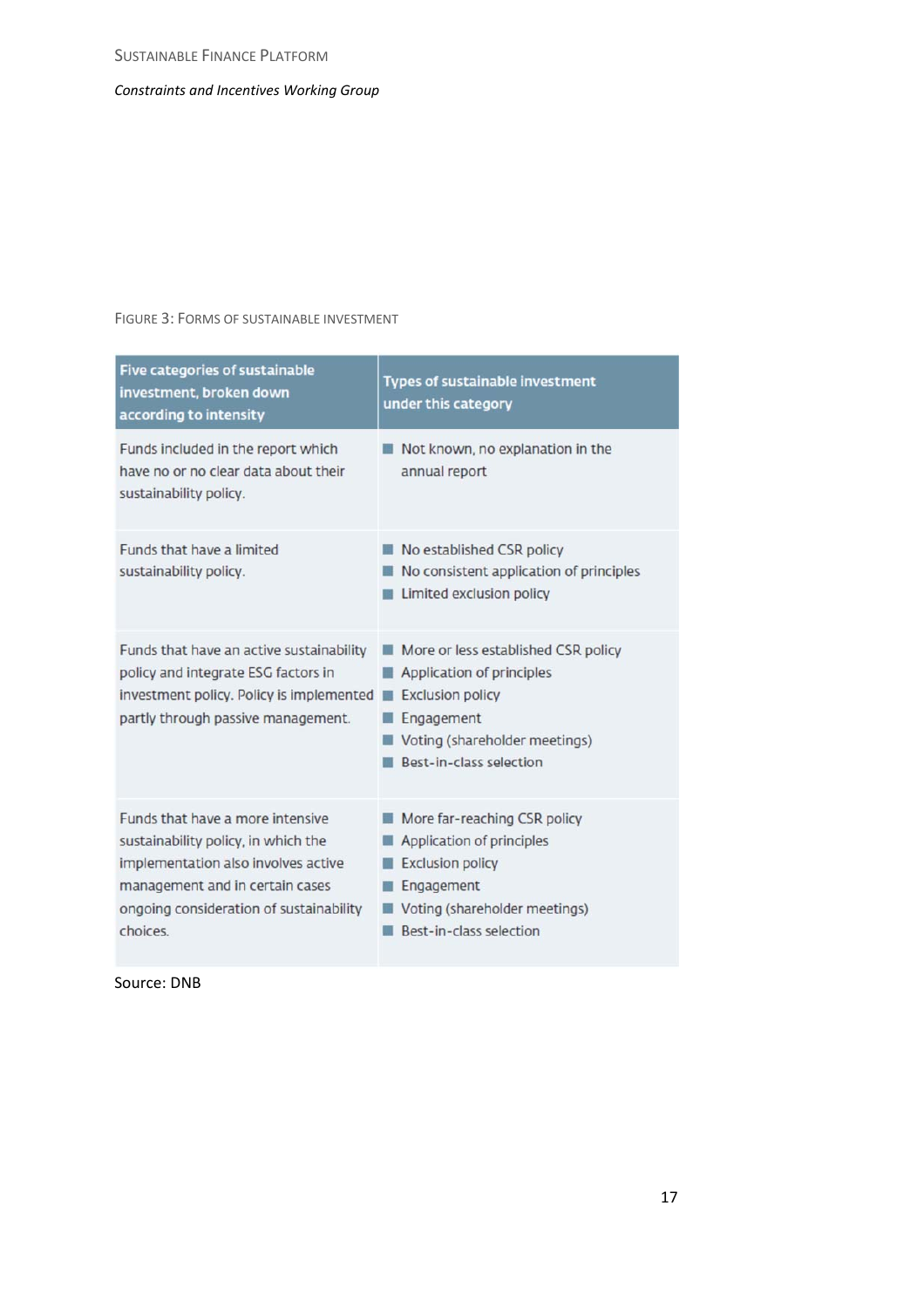# 4. Findings

*The main reason why insufficient sustainable investments are being made is that the risk/return profile of these investments are too often insufficiently attractive for investors.* The risks associated with these investments are too high, the returns are too low or a combination of the two. In addition to this, there are too few financially attractive sustainable investment opportunities.

*There are two important factors that strongly influence the return on sustainable investments:* government policies and the early development stage of a part of the sustainable finance market. These two factors both carry all kinds of aspects from the perspective of supervision or financial regulations. The text below focuses mainly on climate‐related investments as this is the area where the most knowledge and experience was gained in the past years. Institutions have, however, indicated that these two factors also apply to other aspects of sustainability, e.g. circularity, social issues, etc.

# Government policy as a driver of return

The government plays an important role in how 'green' or 'brown' the economy is as a whole. As the financial sector as a whole finances the entire economy, the financial sector is polluting if the economy as a whole is polluting or 'brown'. If the government uses its policies to greenify the economy, the financial sector will follow suit. In other words, government policies play a key role in determining the relative attractiveness of sustainable investments, and the ensuing risk/return considerations made by financial institutions.

Financial institutions consider the lack of consistent, long‐term and detailed sustainability policies developed by the Dutch and international governments to be *one of the main reasons why* sustainable investments are not sufficiently attractive. Currently, various polluting activities are condoned and profitable, which is why they are being financed. The lack of an adequate worldwide carbon price is among the main reasons why climate‐related sustainable finance is having difficulty getting off the ground. In other sustainability themes like biodiversity and circular use of feedstocks, negative external factors are also insufficiently priced. In addition, governments regularly 'change the rules while the game is on'.

A good example of a negative influence of government policy is the political climate surrounding solar energy in Spain. In 2010, Spain was one of the worldwide leaders in the area of solar energy, partly owing to generous government subsidies that promised a minimum return for investing companies.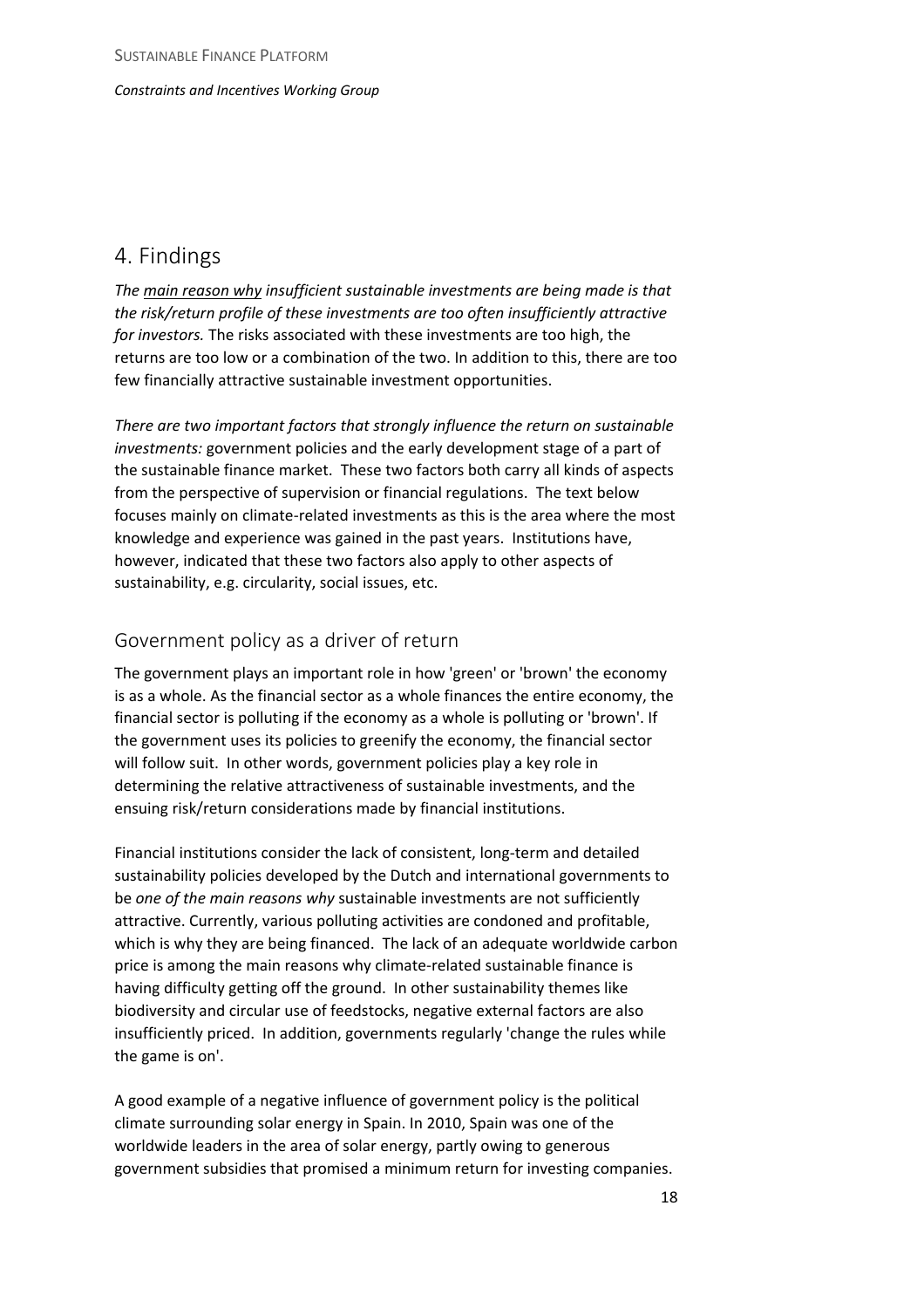The amounts of the subsidies were raised significantly every year, which proved to be financially unsustainable also in the light of the economic crisis in Spain. The government then decided to axe the subsidies. It did so partly with retrospective effect, causing a large number of existing companies and projects to go bankrupt with all the ensuing consequences for their investors. Many of them have now become wary of investing in solar energy in Spain, and have become more careful in general when investing in projects that depend on government subsidies, as governments do not shy away from withdrawing their subsidies midway.

Institutions are, however, perceiving increasingly clear‐cut government policies in the area of energy transition, particularly in the Netherlands. The current Dutch government announced a considerable number of measures in the area of energy transition in its coalition agreement. A minimum carbon price will for instance be introduced for electricity generation, coal power plants will be closed by 2030 at the latest, and the tax system will be greenified. In addition, Invest‐NL, a Dutch financing and development institution with own funds of EUR 2.5 billion, will be established.

A good example that underlines the positive impact of government policies for sustainable finance is the announced prohibition on the use of office space with an energy label lower than C after 2023. This new law will serve to prohibit a specific type of pollution. Offices that do not comply with this requirement by 1 January 2023 will have to close. This will help to greenify the economy and the financial sector, which finances a large proportion of office space in the Netherlands. The financial sector will also help to accelerate sustainability efforts in the Netherlands. The large Dutch banks will for instance no longer refinance office space with energy labels below C, unless there are plans in place to upgrade the energy label before the 2023 deadline. These risk management measures by the banks ensure that office greenification will accelerate, as otherwise these offices will no longer be financed.

These plans are currently being developed into a new Climate Agreement and a Climate Act. Partly owing to the efforts of the Sustainable Finance Platform, the financial sector is involved in the drafting of the agreement and the act. This gives the financial sector the opportunity to make the government aware of both the prevailing constraints and the envisaged incentives.

Financial institutions are taking a very positive view of the steps that the Dutch government is taking with respect to the energy transition. Nevertheless, institutions are still noticing some constraints with respect to government policy. Some examples of these constraints are: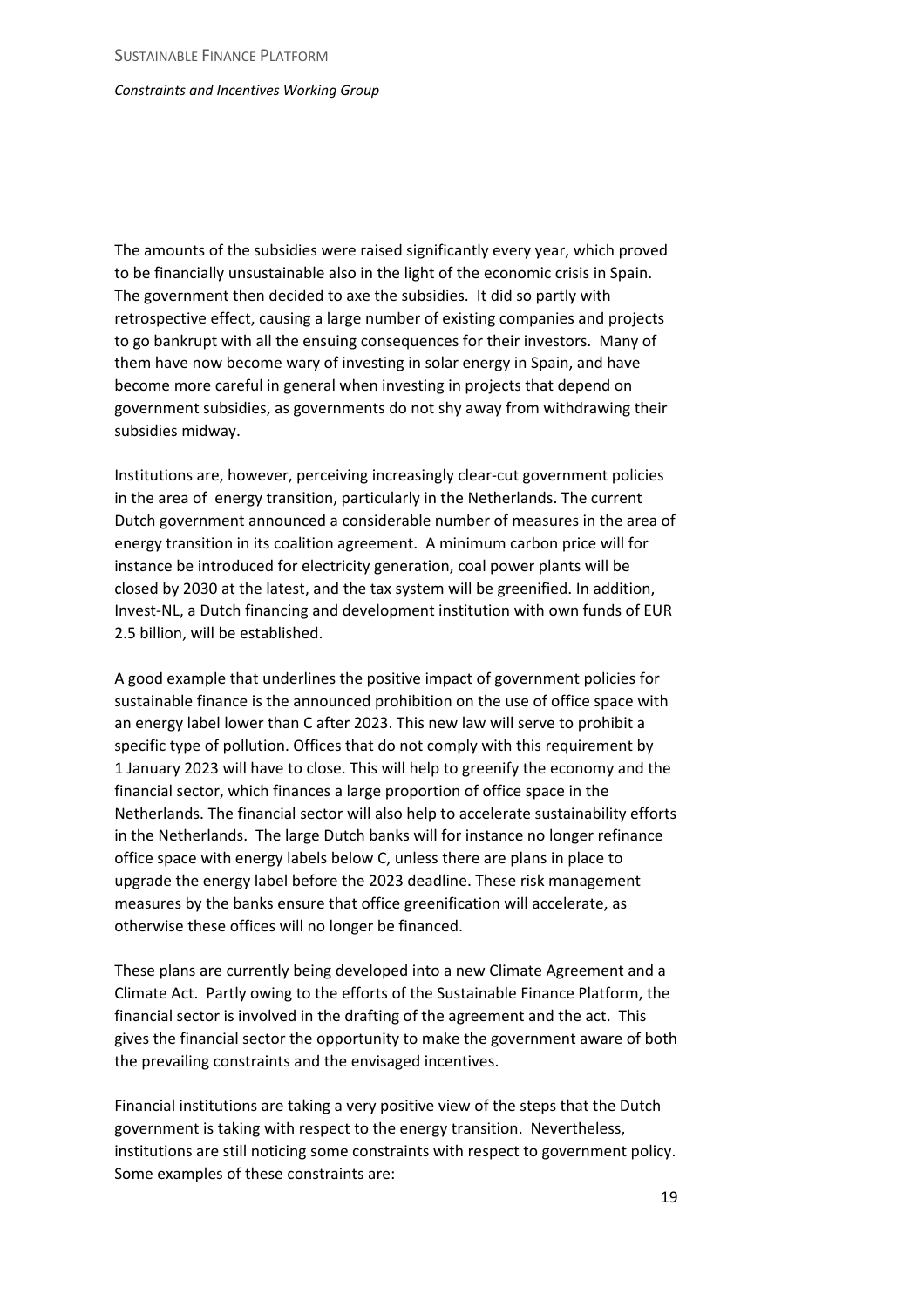- ‐ It is unclear whether rooftop solar panel installations should be classified as unmovable property. This is particularly relevant if the installations have a different owner from the owner of the building. The general rule is that after installation, the panels become the property of the owner of the building. This means that business premises costs will have to be paid, which means extra expenses.
- ‐ The Dutch Stimulation of Sustainable Energy Production (SDE+) government subsidy programme provides subsidies to those who are able to carry out a project at the least possible subsidy costs. Some financial institutions believe that the government should also take into account the long-term sustainability of the projects rather than considering price only.
- The double energy tax on electrical current stored temporarily in electric cars is a constraint.
- ‐ Topping up mortgage loans for sustainability measures counts as new financing. This means that advice costs are due and applicants will be income‐tested. Currently an amount of EUR 9,000 is tax ‐xempted as financing costs to promote energy saving measures. It is unclear, however, if this tax exemption still applies if the mortgage loan is increased.
- ‐ Improving the sustainability of homes may lead to a higher property value as calculated for tax purposes. And such an increase will also push up imputed income from home ownership, the groundwater tax, and the municipal property tax.

In European countries other than the Netherlands, the situation on government measures with respect to the energy transition is less clear. In Poland for instance coal is still being subsidised, and the EU ETS carbon system still leaves a lot to be desired. Outside Europe, too, governments are still not doing enough to promote the sustainability of their economies. Fossil fuels are still being heavily subsidised across the globe. Aside from government policy pertaining to energy transition in the Netherlands, the Dutch government's policy on other sustainability themes also leaves a great deal to be desired in the opinion of many financial institutions. Think of biodiversity, land use and circular use of feedstocks for instance.

# A market and companies in development

An important factor influencing the risk/return profile of sustainable finance is the fact that the market for sustainable finance and sustainable companies and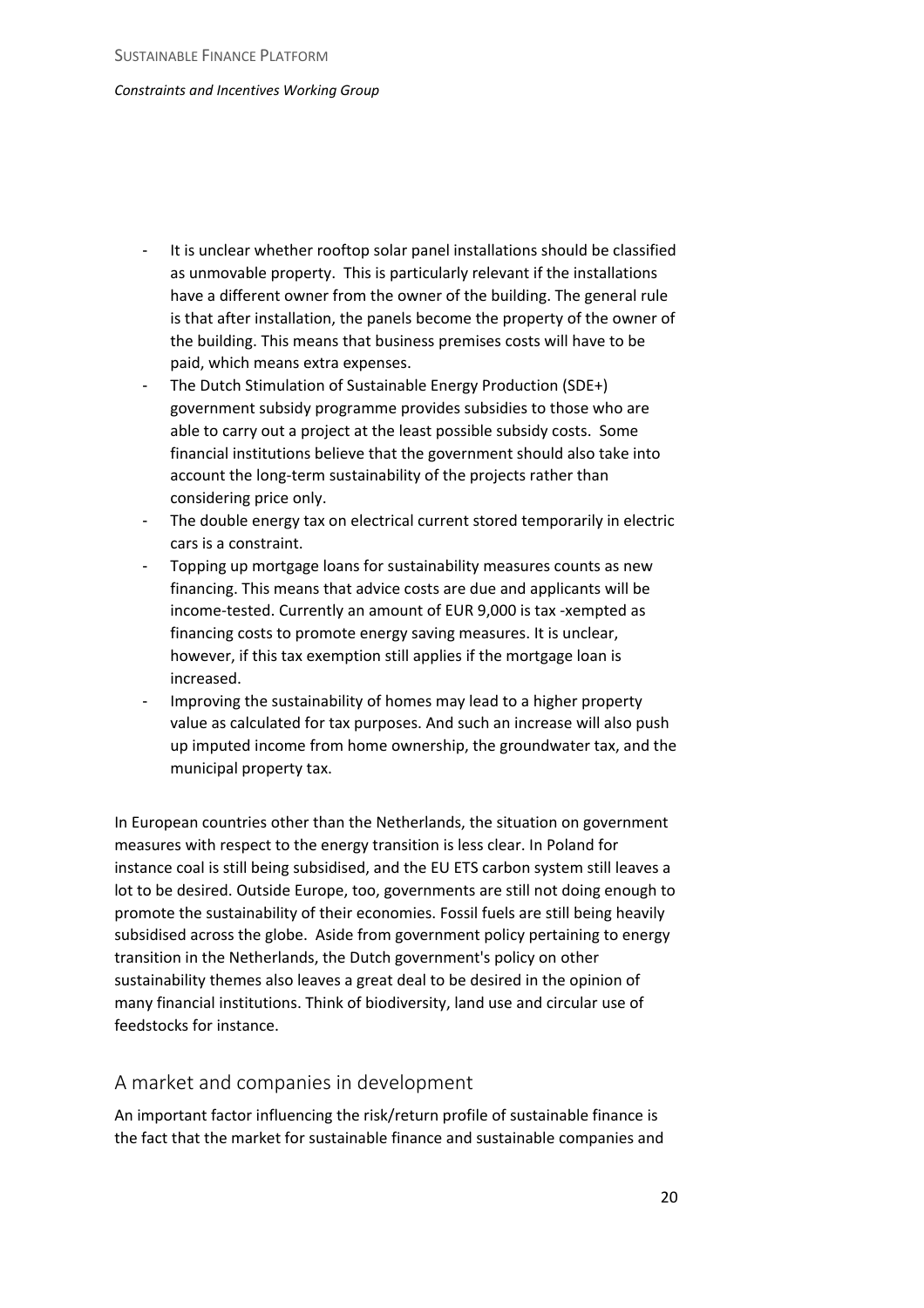projects is still in full development. The market for this type of finance has two important characteristics.

First of all, increasing the sustainability of the economy also requires investments in innovative technologies and processes. There currently is a qualitative mismatch between the demand for funding from companies and projects and the supply of capital by financial institutions:

- These are often high-risk investments. This is due to the fact that at the start of the transition it is unclear which technologies will be the 'winning' ones: will we be driving hydrogen‐powered cars or electric cars for instance? Often various technologies are invested in and some of these investors will not recoup their investments. This may for instance concern the development of energy generation from renewable sources. Currently solar panels and wind turbines seem to be the 'winners', but heavy investments have also been made in energy generation from sewer water for instance, and these investments have proved to be unrecoverable.
- As investments in sustainable companies and projects are relatively risky, they are less attractive, in particular for pension funds, insurance companies and banks, which are tied to long‐term statutory obligations. For these types of investments, venture capital often is the best form of financing. Venture capital is relatively scare in Europe as compared with the United States for instance. The EU is endeavouring to solve this problem in the medium term by means of the capital markets union. Government intervention like guarantees, may in the meantime help to solve this problem.
- In addition, this type of company is often small, meaning that investors can only invest small sums of money. Institutional investors like pension funds are, however, looking for scale in order to keep transaction costs low. Moreover, institutional investors are often looking for liquid, standardised financial products, while this type of company and project often require tailor‐made work, which also implies high transaction costs (meaning that higher returns are required).

This first characteristic of the market for sustainable finance requires an important qualification. The above problems are particularly relevant for the group of small, new, innovative companies and projects, which are sustainable, but carry high risks. Based on the spectrum of brown (non‐sustainable) to green (sustainable) projects described above, this constraint particularly applies to 'dark green' companies, which are often financed with private equity or project finance. For financial institutions, this concerns only a small part of their balance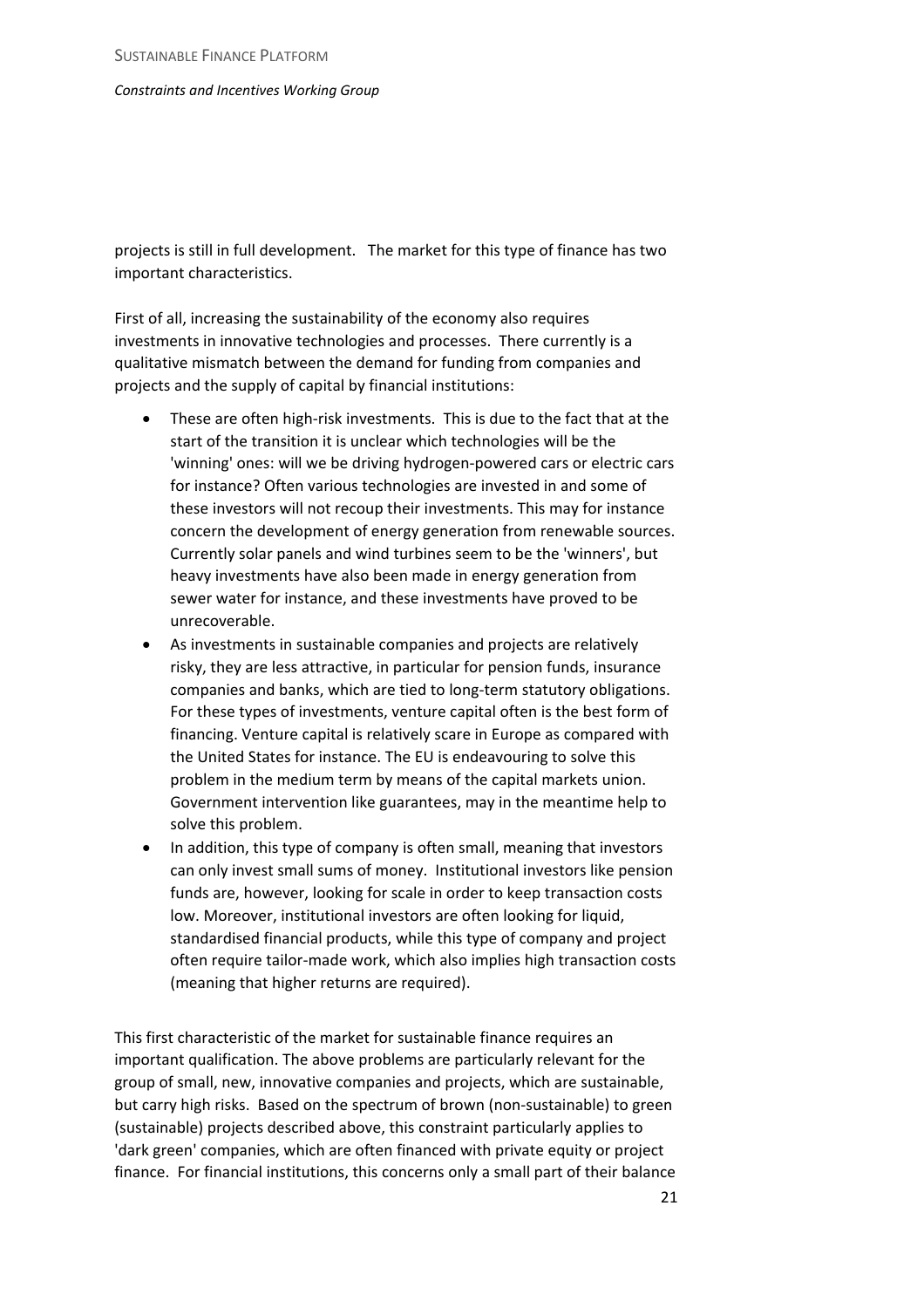sheets, however. The problem of improving the sustainability of the economy is much wider and touches on virtually all parts of the economy, and therefore also on large parts of the balance sheets of financial institutions. Innovation is of course also taking place at companies that have existed for some time, and at polluting ones. The above constraint is therefore not relevant for a pension fund's decision to invest in those companies within the energy sector that in the pension fund's opinion have the best plans to adjust their business model to the energy transition.

The second characteristic of the sustainable finance market is the lack of information on sustainability. For investors wanting to include energy transition in their investment decisions, it is for instance relevant that many companies do not report their carbon footprint, nor their plans for reducing it. This makes it difficult to include these factors in investment decisions. Including sustainability information in investment decisions is often accompanied by higher costs. Investors wanting to include sustainability in their decisions will incur extra costs. They must for instance free up an FTE to produce a sustainability analysis of a project or company, or sustainability data must be purchased. Asset managers often also demand high management fees from the asset owners in order to give due weight to sustainability factors.

Broadly speaking, there are no standards and definitions in place about what qualifies as sustainable and what does not. This is why both financial institutions and the Sustainable Finance Platform welcome the current work of the EU to create a taxonomy of the sustainability of financial assets. In addition to this, the revised Shareholders' Rights Directive (SRD2) includes additional requirements for transparency by institutional investors on sustainability factors such as the environment, climate, and human rights. If more, better and standardised information on sustainability becomes available, it will become easier and less expensive for financial institutions to include this information in their investment decisions.

# Aspects of supervision and financial rules and regulations

These two factors also have aspects from the perspective of supervision and financial regulations, which we will set out below.

## Capital and liquidity requirements

Capital requirements exist to protect customers, savers, and pensioners. Banks, pension funds and insurers maintain own funds in order to cushion both expected and unexpected losses in particular. The higher their risk exposure, the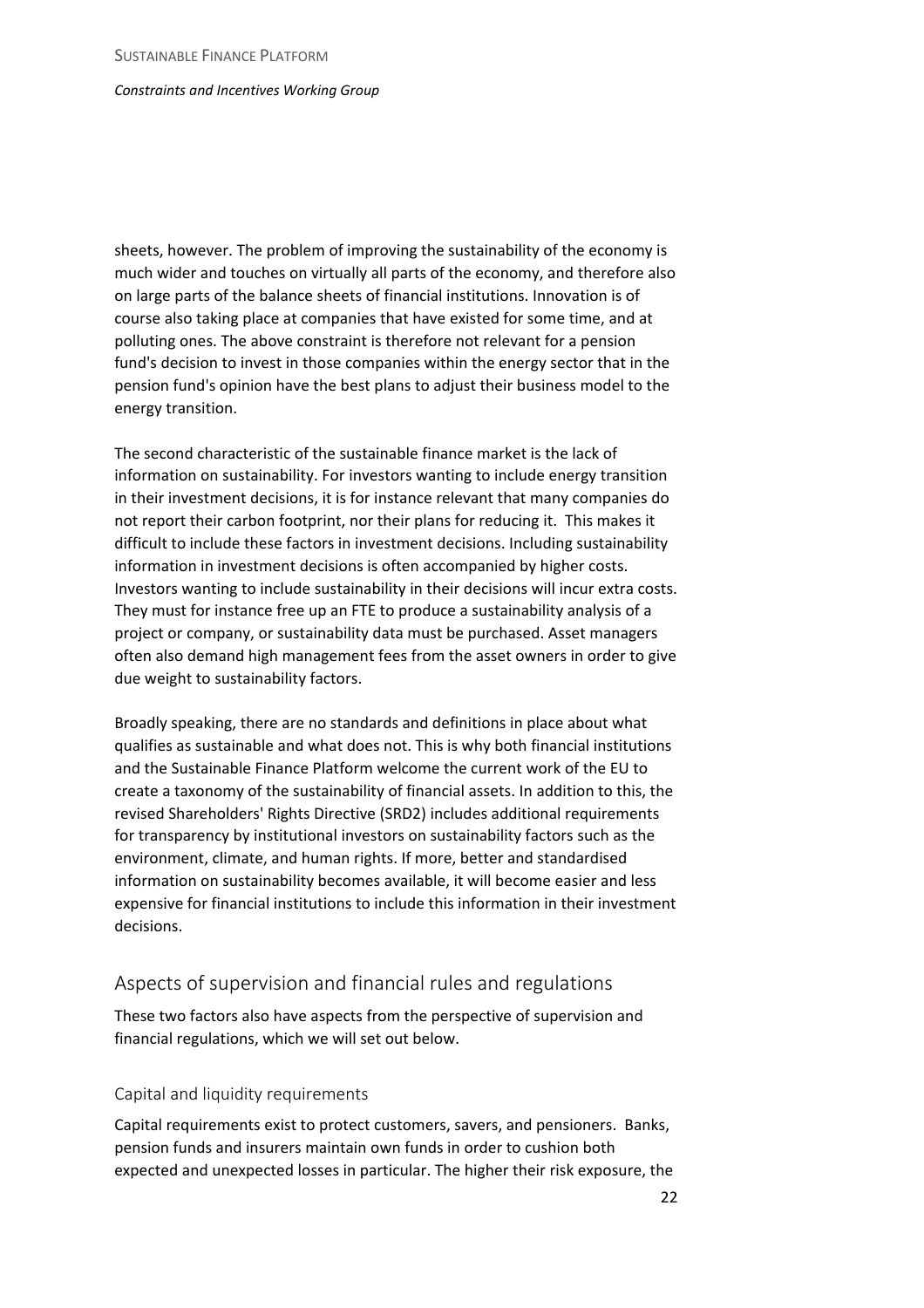more own funds they are required to maintain. This is to ensure that financial institutions are able to meet their obligations.

As explained above, innovation is needed to make the transition to a more sustainable economy, and a part of the market for sustainable finance is characterised by higher risks. These investments consequently demand higher capital requirements. Some institutions say that this is hampering them, but this is not perceived as a reason to abandon the principle of 'more risk, more capital'. Indeed, 'promotion' of sustainable investments by means of the prudential framework would mean that institutions may maintain buffers that are too low relative to their risk exposure. This increases the likelihood that financial institutions may at some point be unable to meet their obligations.

Financial institutions are also bound to liquidity requirements. These enable them to cushion withdrawals of deposits by customers and fluctuations in market funding. Although to a lesser extent, liquidity requirements also apply to insurers and pension funds, in order for them to meet their short-term liabilities such as payouts.

As explained above, sustainable investments sometimes include investments in non‐listed companies, making these investments relatively illiquid. This should not hamper sustainable investments, however, especially not for financial institutions that have low risks of withdrawal, such as insurers and pension funds. Investments in illiquid assets, e.g. mortgage loans, should, however, not be a problem for banks either, as long as they ensure that they have sufficient suitable capital market financing.

We should emphasise again that higher capital requirements and lack of liquidity only play a role in a small part of the sustainable finance market, i.e. the dark green end of the sustainability spectrum. Pension funds often finance these companies and projects by means of private equity. The issue of improving sustainability, however, is much broader and touches upon large parts of the economy and the balance sheets of financial institutions. An increasing number of mainstream companies, which are often financed with public equity or corporate bonds, are also working on improving sustainability. These companies have often have a longer history, and manufacture more standardised and liquid financial products. For these companies and projects, the concerns relating to capital requirements and liquidity are less urgent. Several pension funds and insurers have indicated that they are thinking about ways of providing funding to more sustainable companies through their public equity or corporate bond portfolios.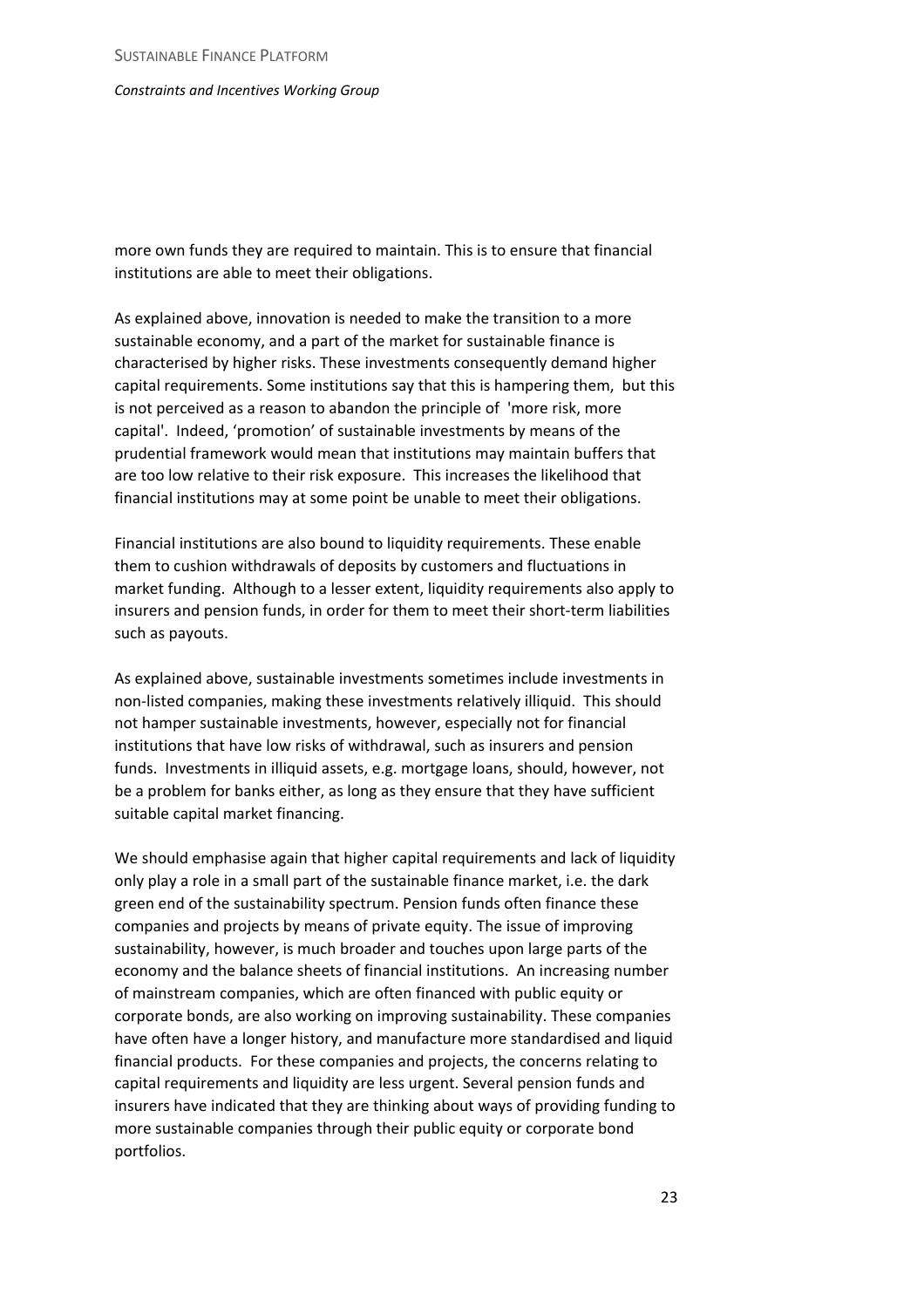We must also emphasise that prudential requirements, e.g. capital and liquidity requirements, do not differ in any way between sustainable and non‐sustainable investments. The requirements revolve around the risk profiles of financial institutions or investments, and the related adequate management. More and more unambiguous government policies will make sustainable investments more attractive for financial institutions.

### Risk management and market valuation

One may wonder whether the observation that a part of sustainable investments have a higher-risk profile is correct. If we indeed experience an energy transition, the business models of carbon‐intensive companies will come under pressure. These companies may have sound financial ratios and predictable cash flows now, but how much longer will this be the case? Current risk management is often based on volatility, standard deviations and historical data series. Do these sufficiently reflect future risks?

In its recent research report on climate risks in the financial sector entitled *Waterproof?*, DNB calls attention to and urges institutions to step up their forward‐looking risk management efforts. Hopefully, institutions may include future risks better by using scenario analyses and stress tests. DNB is currently developing its own transition test for the Dutch financial sector. This year it will also launch research into the quantification of risk differentials between 'green' and 'brown' financing.

DNB finds that more and more steps are being taken in the Netherlands to improve the management of climate risks in particular. There is a bank in the Netherlands for example that explicitly includes transition considerations in the credit applications from energy companies. These companies are required to have a carbon reduction strategy in place in order to qualify for funding. Other institutions are also working on climate risk management and have their own Climate Risks working group within the Sustainable Finance Platform to discuss their efforts. This working group has published a report on best practices earlier this year. Pension funds governed by the European IORPII Directive will also be confronted with the requirements related to the management of Environmental, Social and Governance risks. If future risks are weighed more heavily in investment decisions, this will also impact the allocation of capital.

An additional question that some institutions raised is whether the current valuation methods for companies are correct. Some institutions see market value as an obstacle, as this would induce short‐term investment strategies, and because the current market values would insufficiently reflect long‐term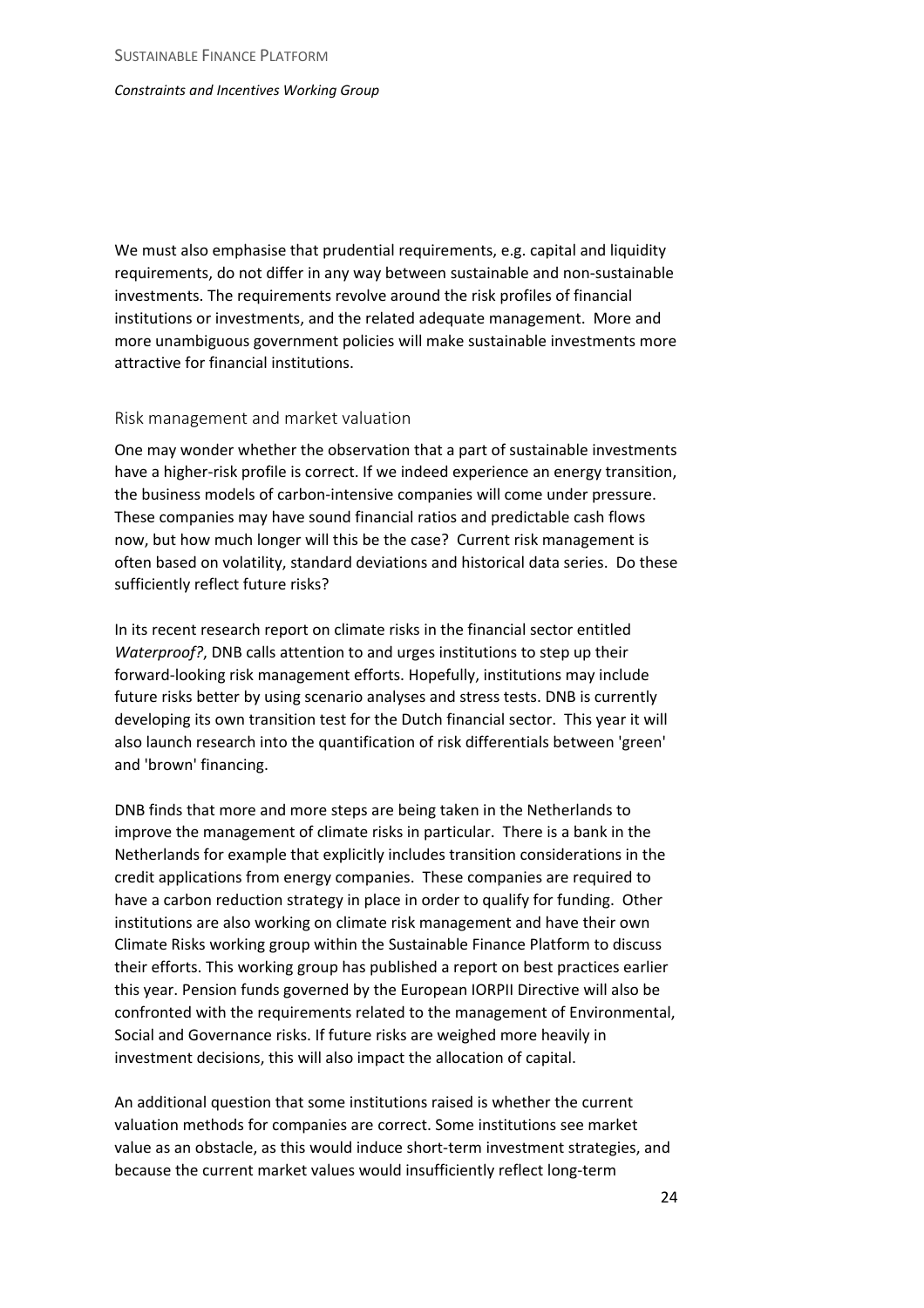developments like the energy transition. Others, including DNB, do not perceive market value as a problem as in their opinion it does reflect accurate values based on all the information available nowadays. This is because markets are very well able to discount long‐term developments into today's value, providing they believe that this long‐term development will indeed materialise. Take the market value of Tesla for instance. Despite the fact that Tesla is currently loss making and produces a small number of cars in comparison to Ford or General Motors for instance, these three companies in 2017 shortly had the same market value on the US stock market. Tesla's high stock market value is explained by the fact that current investors are expecting it to make large profits in the future. The expected profits are discounted in today's prices. In other words, Tesla's current stock market value reflects expected future profits. This means that investors actually do consider long‐term developments. What is important is that technological developments, and government policies in particular, reaffirm the desired long‐ term developments. The clearer the transition paths are marked out, the better the markets will be able to price in long-term developments today.

The difference of opinion about market valuation is also clearly reflected in the final report of the EU High Level Expert Group on Sustainable Finance.<sup>9</sup> DNB is highly if favour of market valuation as this is the best available method of translating future financial risks into current valuation. In order to ensure that sustainability is priced in better, it is important for governments to improve the sustainability of their economies. If governments were to formulate clear milestones and timelines, and announce concrete measures, financial markets respond immediately, which would even provide for an acceleration of the process. The real estate case described above is a good example of this.

## Diversification, indices and 'in control' requirement

Pension funds are required to pursue investment policies that comply with the prudent person rule (Section 135 of the Dutch Pensions Act). The prudent person rule stimulates diversification of investments (Section 13 of the Pension Fund (Financial Assessment Framework) Decree). Institutions have indicated that there are too few sustainable companies and projects to make above average investments and diversify their investments at the same time. This lack of investment opportunities is not a problem caused by financial regulations such as the promotion of diversification ‐ as diversification equals sensible risk

<sup>9</sup> Financing a Sustainable European Economy, pages 56‐58, (EU High Level Expert Group on Sustainable Finance, 2018).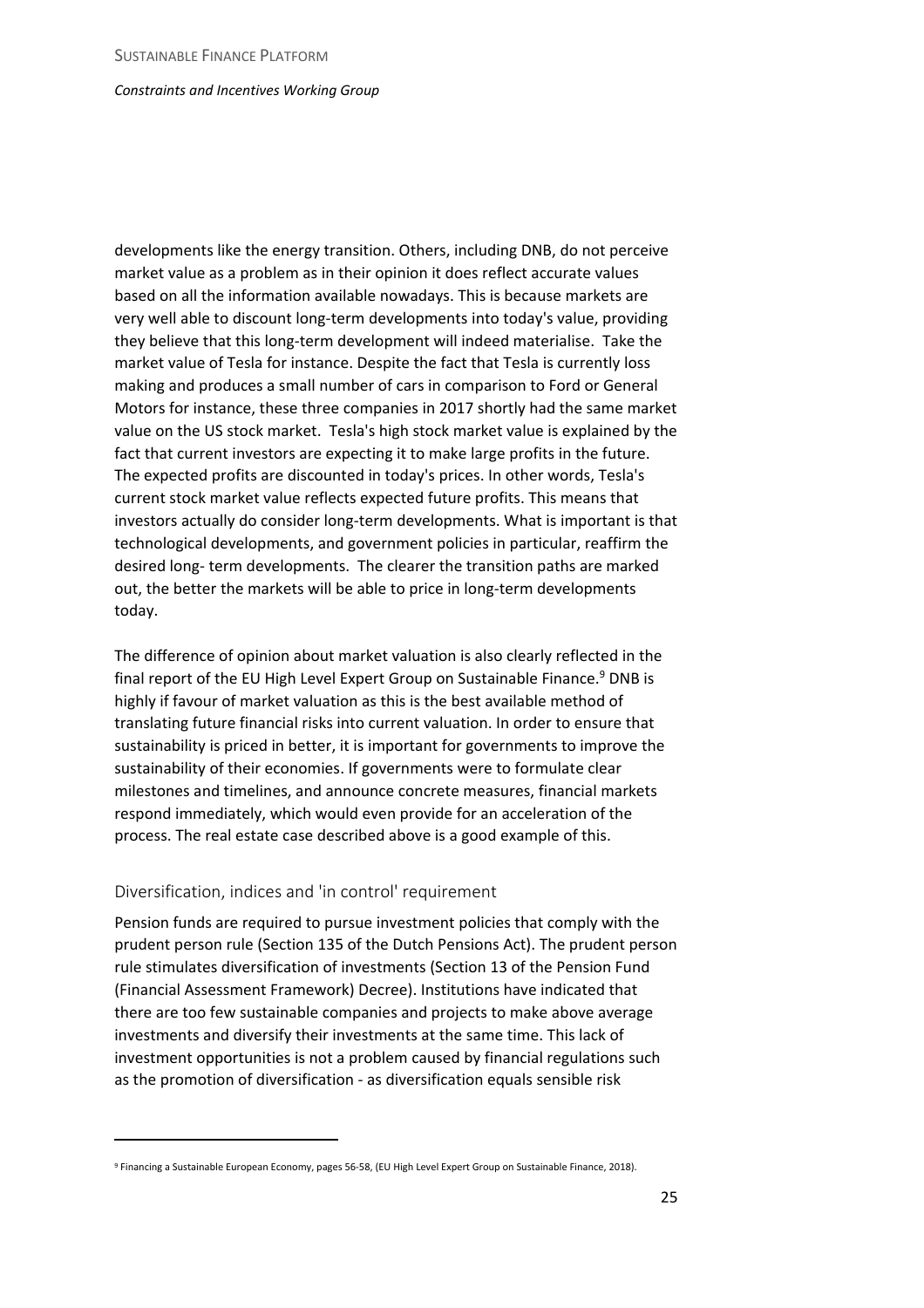management ‐ but a matter of the government stimulating sustainable enterprises and projects, in order to expand the number of investment options.

An additional aspect is that of indices. Many pension funds prefer to invest passively by tracking broad market indices. These broad market indices often reflect the status quo of the equity markets, meaning that they reflect the global sustainability goals to a small extent only, i.e. to the extent that government policies and technological developments have made sustainability targets material today. Some institutional investors, however, want to include sustainability factors in their composition of market indices prompted either by societal reasons or risk/return motivations. As there are only a few broad sustainability indices available, pension funds believe this to be a constraint to further improving the sustainability of their investments.

Again, the problem is not rooted in regulations, but in the lack of passive sustainable investment options. If the market for sustainable finance matures, this problem will evaporate. The institutions therefore welcome the current work of the European Commission on improving transparency about how the current sustainable benchmarks are formed, and an analysis of how the current benchmarks comply with the Paris climate agreement. The institutions have also indicated that they are sometimes in the dark as to how suppliers of sustainable indices exactly include sustainability factors in their indices. Both for DNB and for the sector, it is therefore important to increase the knowledge of how sustainability can be incorporated in asset management and credit policies, and what is prudent in this respect and what is not. For this reason, too, work of the European Commission is heartily welcomed.

It should be noted that in one of the consultation rounds, pension funds reported that they get questions from DNB about their span of control when they want to switch to a more sustainable index, but that these questions are not or hardly asked when they track more traditional indices. 'In control' means that pension funds are aware of the movements in their investment portfolio, the risks that they are exposed to, and the total costs of portfolio management. When this was verified at DNB, it turned out that in the past few years DNB had never asked a question of this kind if a pension fund planned to switch to a more 'sustainable' benchmark. DNB is unfamiliar with this sentiment and is open to discuss it in order to remedy this perception.

### Inconsistent communications from DNB

A recurring response heard from the sector is that DNB´s communications to the sector are not always consistent. On the one hand, DNB publicly endorses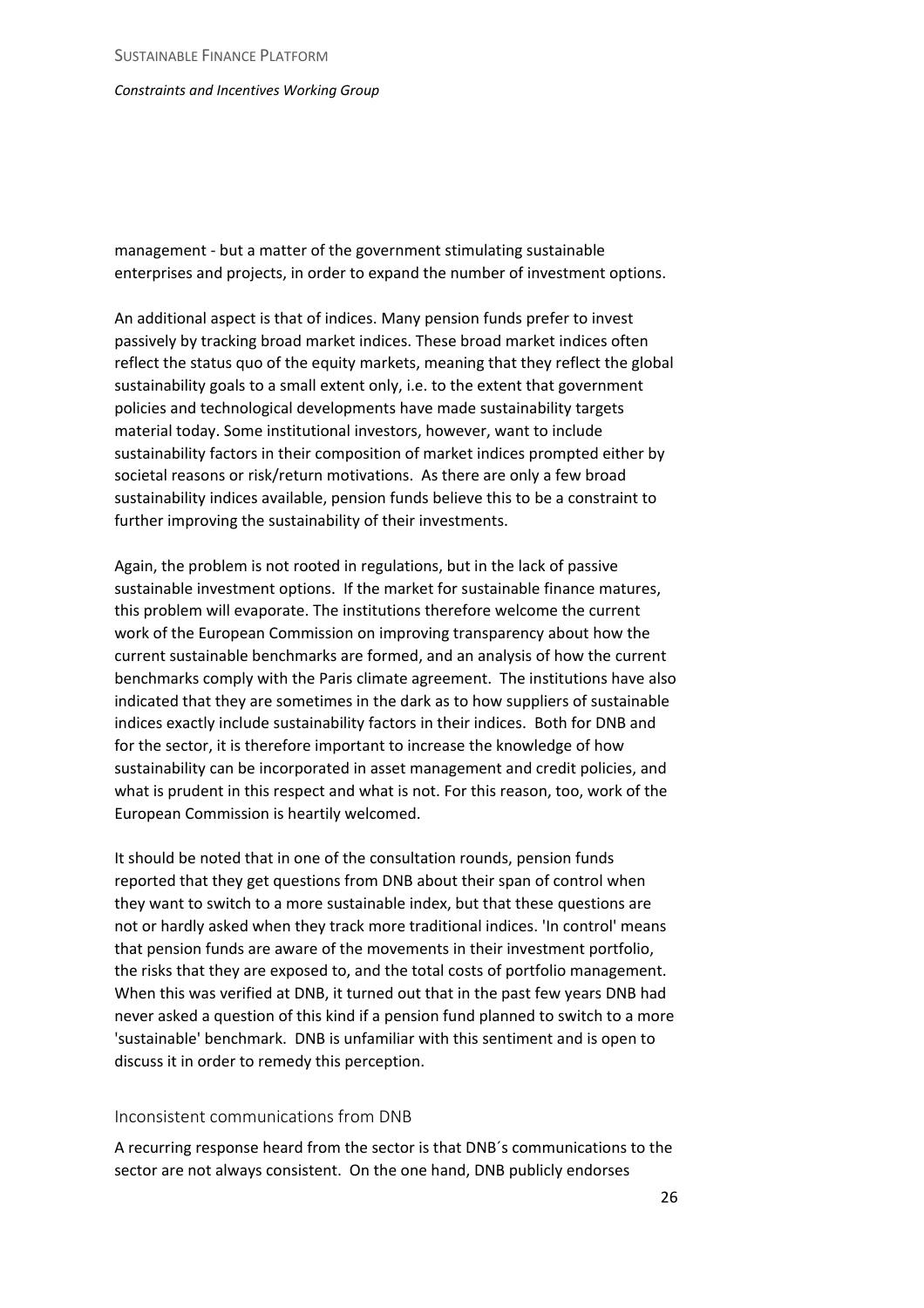sustainability and climate risks, but the subject is hardly discussed in supervisory meetings.

DNB understands these sentiments. DNB's work in the area of sustainability and climate risks was originally thematically and project‐oriented. The intention was to first build a knowledge base and explore the ways in which sustainability and climate risks are relevant for the supervisory mandate. DNB is currently working on further integration of climate risks in its operational supervision. Further integration and incorporation of climate risks in operational supervision should remedy the perceived problem of inconsistent communications.

### Loan origination

This relates mainly to the social theme of sustainability. A European framework for loan origination by investment funds is currently being contemplated. Loan origination means that investment funds offer direct loans to borrowers. In one of its consultation rounds, ESMA indicated that it perceives risks in the offering of loan origination funds to retail investors. ESMA has expressed that it would be wise to allow retail investors to invest in these funds only if the fund's net asset value makes up less than a specified percentage of loan origination. Fund managers believe that such a constraint would hamper micro‐credit and culture investment funds, which often engage in loan origination and are often attractive to retail investors. Some investors earmark investments in these funds as 'socially' sustainable.

### Fair competition

The market abuse regulation and takeover regulations, often prohibit shareholders in many European countries from acting as one. The Netherlands and the United Kingdom give a different interpretation to these regulations, which often allows investors to make a common front. The Netherlands for instance has an organisation called *Eumedion*, which represents various groups of shareholders at annual general meetings. This also helps to increase the pressure on companies to continue greenifying their business. The lack of regulatory scope for such organisations in other European countries is hampering ongoing improvement of sustainability in those countries and consequently also presents an obstacle for Dutch financial institutions that have investments in these countries.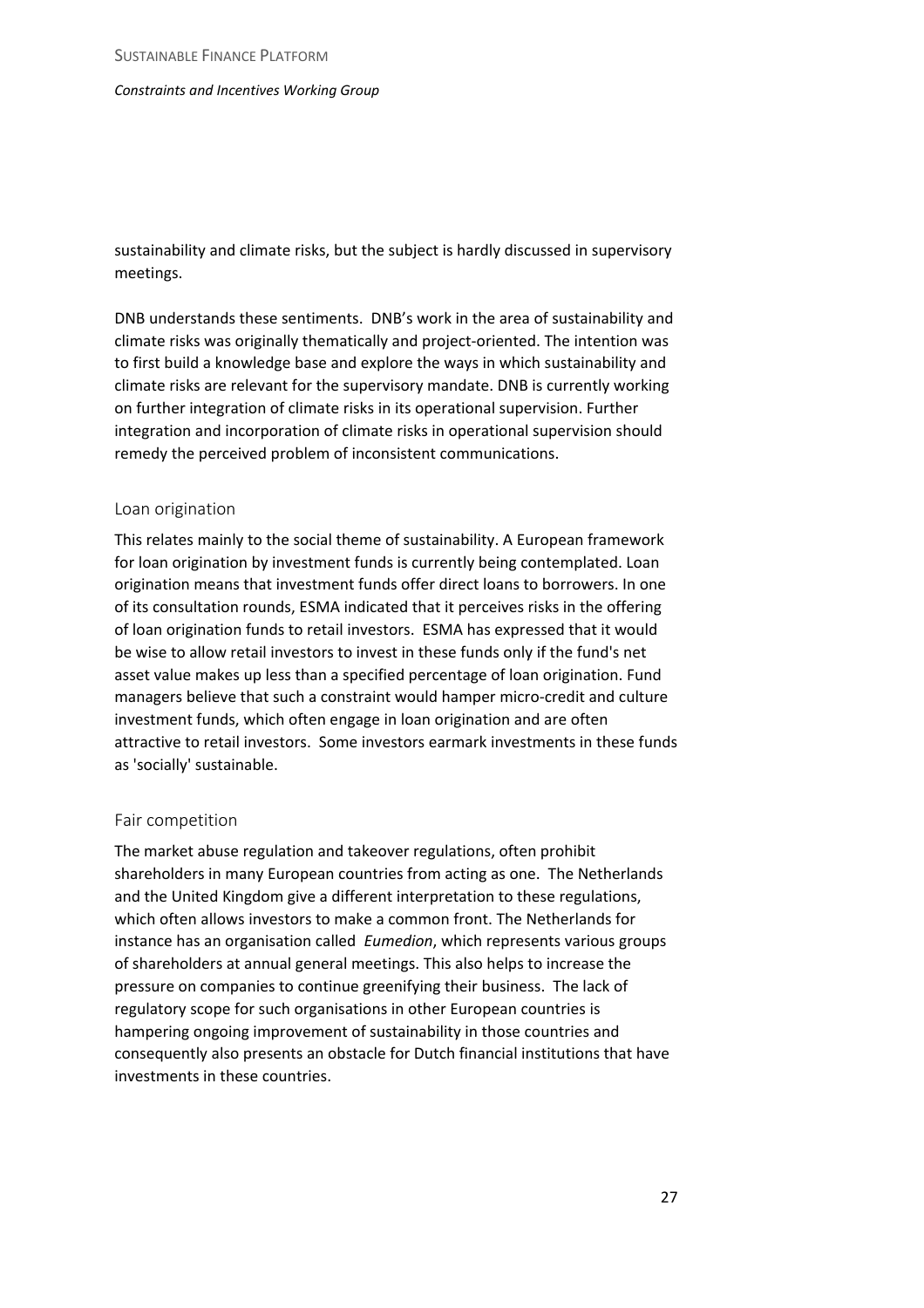# 5. Conclusions

It is important for governmentsto develop consistent and future‐proof sustainability policies that minimalise avoidable policy uncertainty. Specifically, more attention should be given to (i) pricing negative external factors, carbon emissions in particular, and (ii) developing policies in the area of social issues, circularity, and biodiversity.

In addition, more and better information needs to become available about the level of sustainability of companies and projects, to allow investors to better incorporate sustainability aspects in their investment decisions. The work of the EU on disclosures and taxonomy and the work of the FSB Taskforce on Climate‐ related Financial Disclosures is therefore very welcome.

It is also important that the risk analyses performed by institutions and supervisory authorities better incorporate the significance of sustainability risks. A growing number of institutions are working on incorporating these factors in their risk management. This also continues to occupy DNB, among other things by investigating how sustainability risks can be incorporated in operational supervision. In due course, this may take adjustments in the supervisory framework . The implementation of IORPII, which instructs pension funds to manage their ESG risks, marks an important step on the way to further developing sustainability risk management.

And last but not least, the financial sector and the supervisory authorities should expand their knowledge of how sustainability influences investments and how these factors can be acknowledged in a prudent way.

In addition to the importance of improving the supply of information and risk management, which may require a revision of rules and regulations, there seem to be no other reasons for adjusting supervisory frameworks or financial regulations.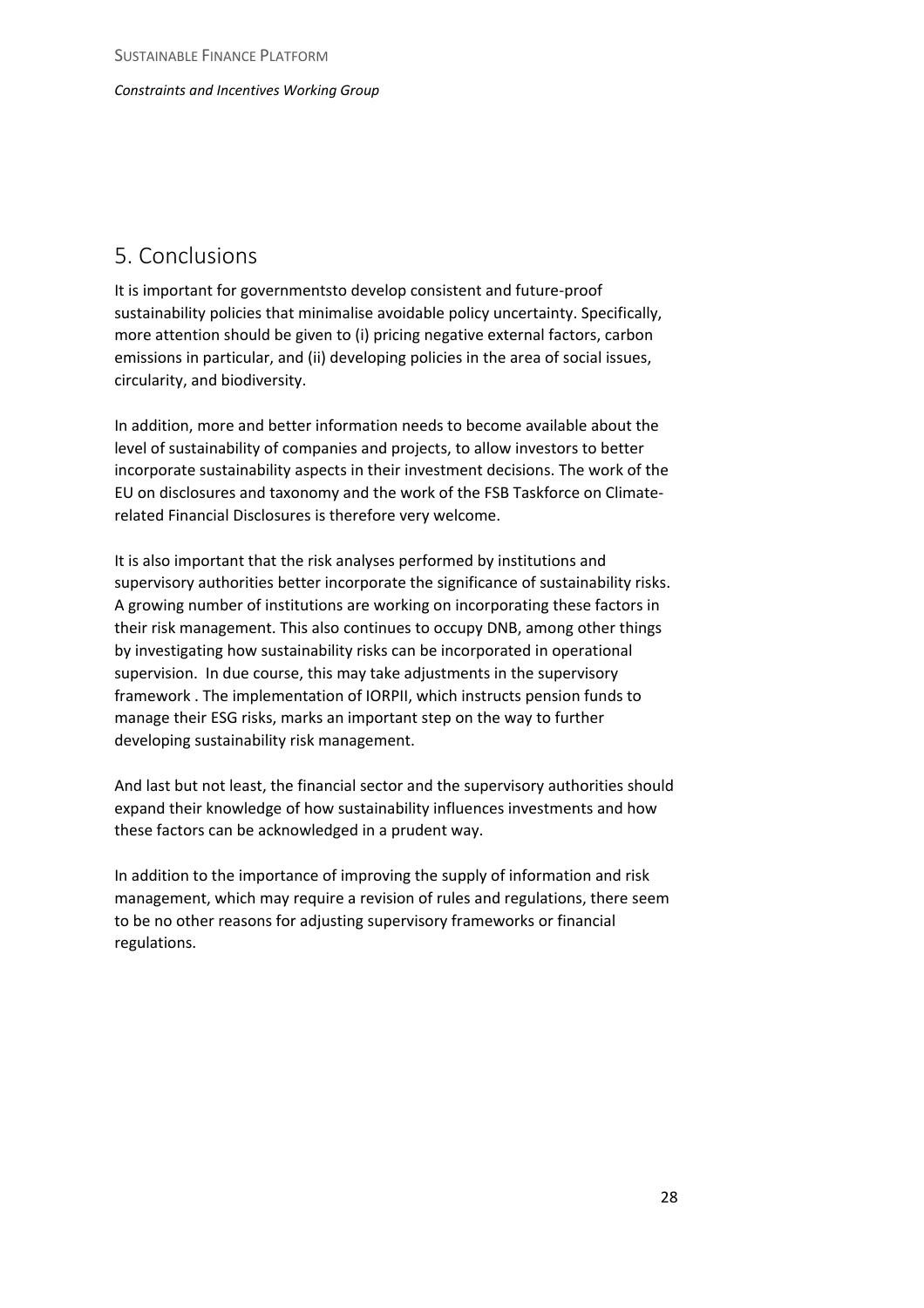*Constraints and Incentives Working Group* 

# Annex

The working group is sponsored by Frank Elderson, Executive Director of Supervision at DNB, and has the following members:

*Willem Evers* (chair), De Nederlandsche Bank *Maarten Vleeschhouwer* (author), De Nederlandsche Bank *Michael Himmelbauer*, PGGM *Robin Willing*, NIBC *Rikjan van Zalingen*, ING *Coos Luning*, TKP Investments *Hanna Wintzen‐Kernkamp*, Delta Lloyd *Ron Gruijters*, Netherlands Authority for the Financial Markets *Justin Hogenbirk*, Netherlands Authority for the Financial Markets *Victor van Will*, MN *Harald Walkate*, Aegon Asset Management